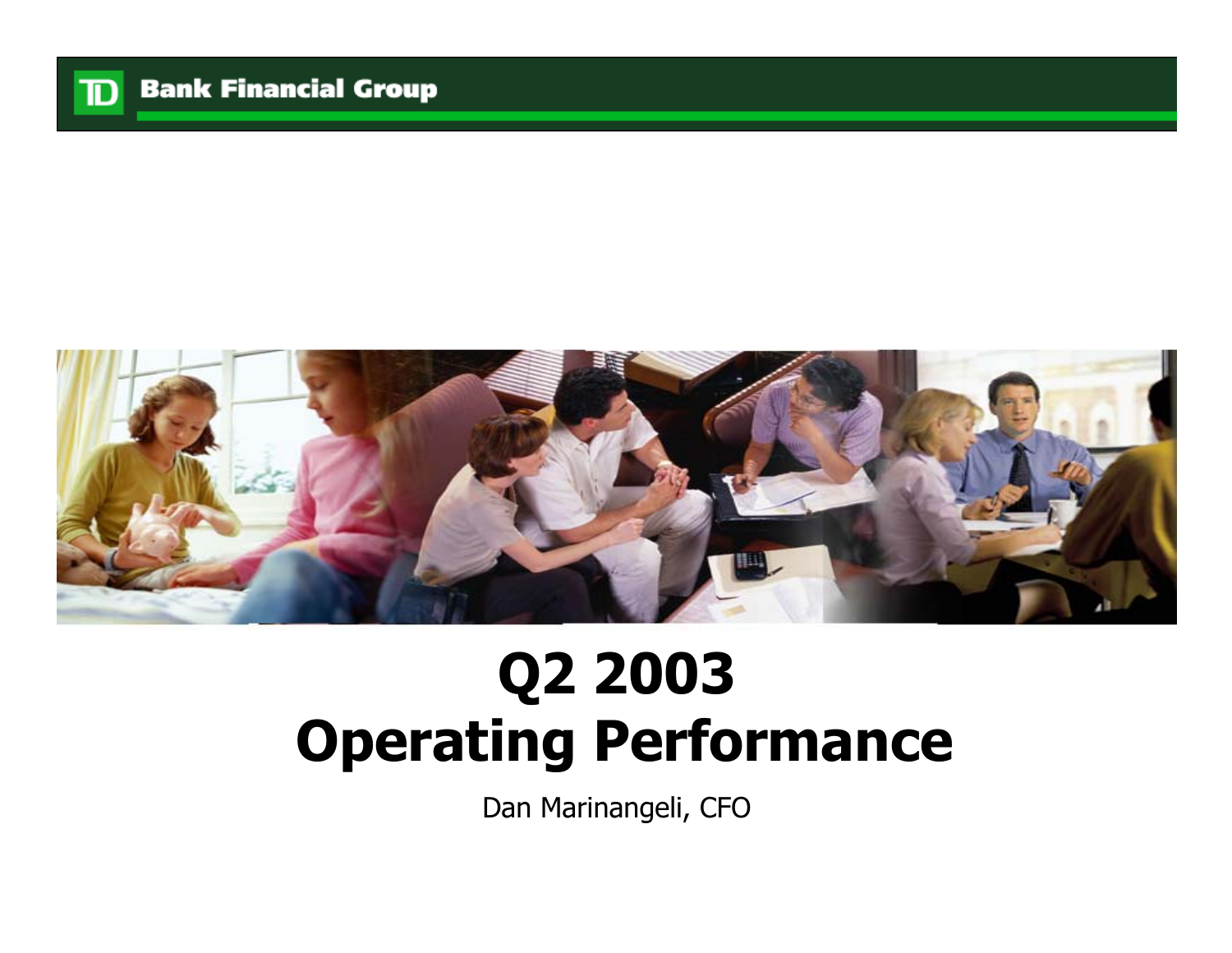#### **Bank Financial Group**

ID

## **Q2 2003 Overview**

- •EPS (operating cash basis): \$(0.26)
- •EPS (GAAP basis): \$(0.46)
- •Write-downs and restructuring \$0.95
- •TDCT operating cash basis net income \$306MM, up \$42MM or 16% YoY
- • Wealth Management operating cash basis net loss \$(299)MM versus operating cash basis net income of \$31MM last year
	- *TD Waterhouse operating cash basis net loss \$(318)MM vs. operating cash basis net income of \$4MM in Q2/02*
	- *Restructuring and write-downs: \$328MM after-tax*
- • TDS operating cash basis net loss \$(120)MM, versus operating cash basis net income of \$35MM last year
	- *Non-core net income \$13MM*
	- *Restructuring and write-downs: \$289MM after-tax*
- • Total Q2/03 PCL expense of \$98MM
	- *Compared to \$400MM specific PCL in Q2/02 and \$112MM in Q1/03*
	- *Sectoral provision draw down of \$170MM versus \$236MM in Q1/03*
- •Tier 1 capital ratio: 8.8%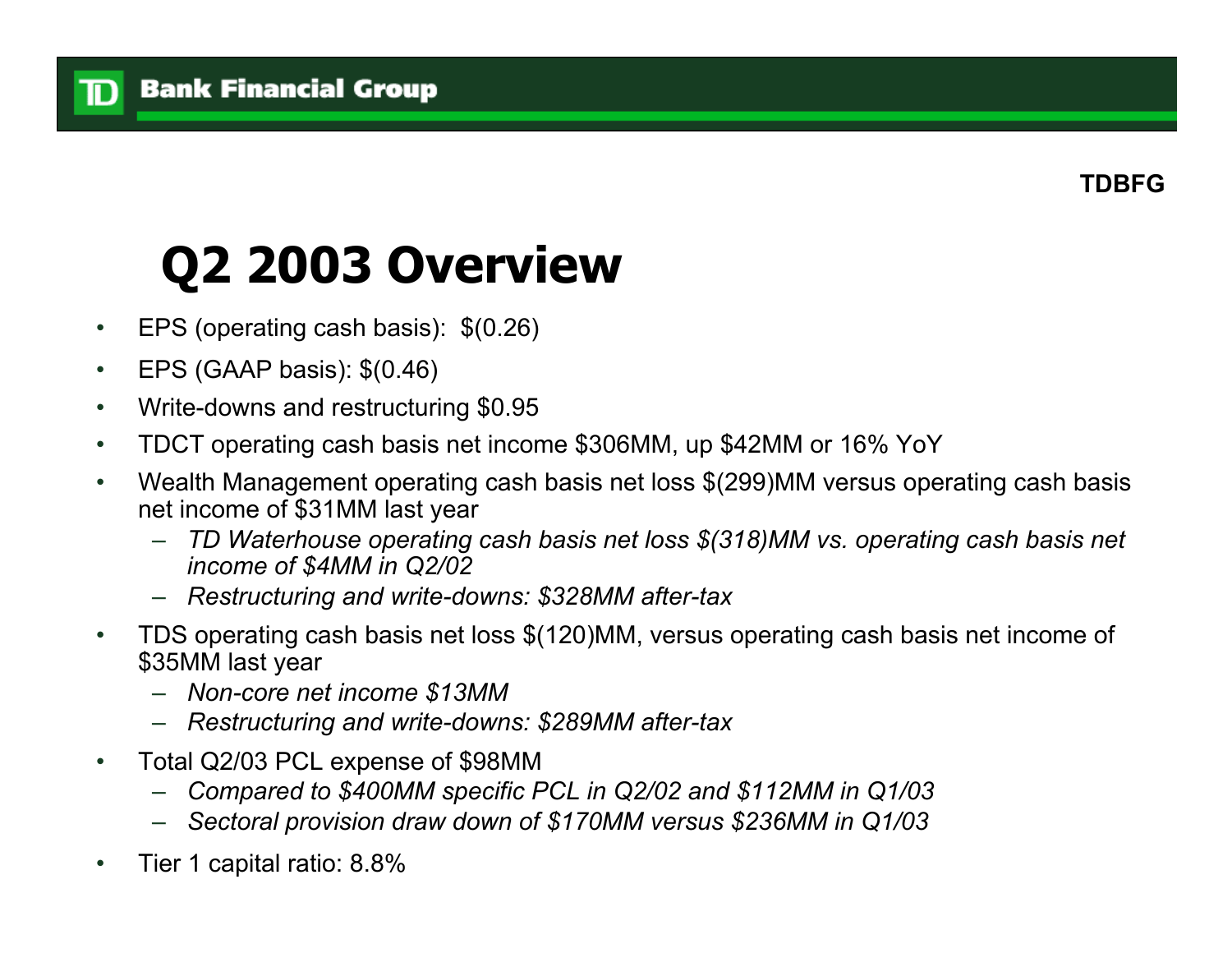$\mathbf{D}$ 

#### **TDBFG**

## **Earnings Reconciliation**

|                                   |            | Q2 2003  |
|-----------------------------------|------------|----------|
|                                   | \$ million | EPS      |
| Reported GAAP earnings to common  | \$(295)    | \$(0.46) |
| Amortization of intangibles       | (127)      | (0.20)   |
| Reported cash earnings to common  | \$(168)    | \$(0.26) |
| Special items                     |            |          |
| Operating cash earnings to common |            |          |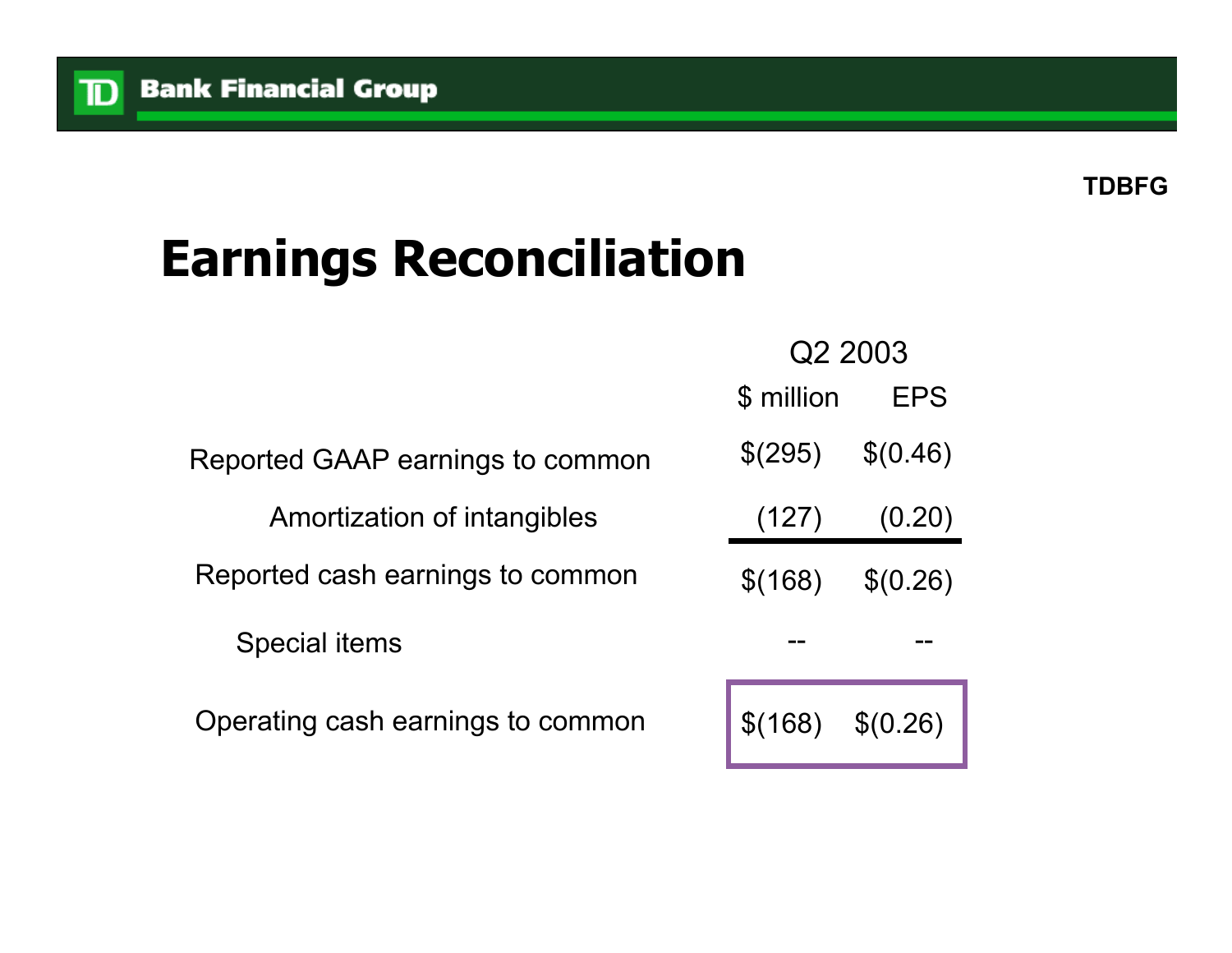**TDBFG**

## **Impact Of Restructuring**

|                                       |                      | <b>Pre-tax After-tax</b> | <b>EPS</b><br><b>Impact</b> |
|---------------------------------------|----------------------|--------------------------|-----------------------------|
| TD Waterhouse International           |                      |                          |                             |
| U.K. Restructuring charge             | -21<br>$\mathbb S$   | $\mathfrak{L}$<br>15     | \$0.02                      |
| Investment write-downs - Revenue      | 39                   | 39                       | 0.06                        |
| Goodwill write-down - Expense         | 274                  | 274                      | 0.42                        |
| <b>TD Equity Options</b>              | \$334                | \$328                    | \$0.50                      |
| <b>Restructuring charge - Revenue</b> | $\mathcal{C}$<br>6   | $\mathcal{C}$<br>6       | \$0.01                      |
| <b>Restructuring charge - Expense</b> | 66                   | 50                       | 0.08                        |
| Goodwill write-down                   | 350                  | 233                      | 0.36                        |
|                                       | $\mathcal{S}$<br>422 | \$ 289                   | \$0.45                      |
| <b>Total charges</b>                  | 756                  | 617                      | \$0.95                      |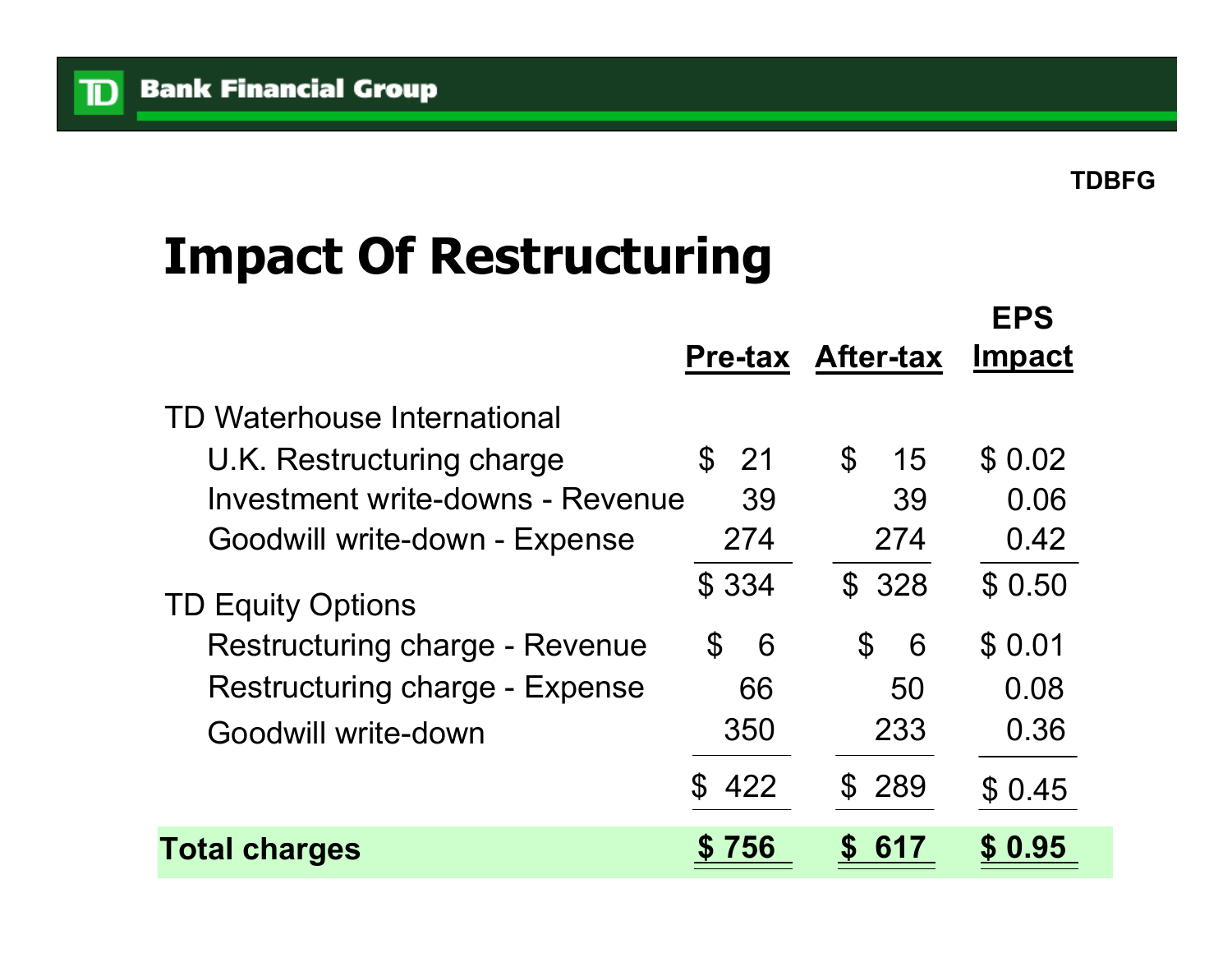**TDBFG**

## **Capital Ratios**

- •Tier  $1 = 8.8 \%$
- •Tangible common equity =  $6.7\%$
- •Total capital =  $12.4\%$

#### Tier 1 Ratio

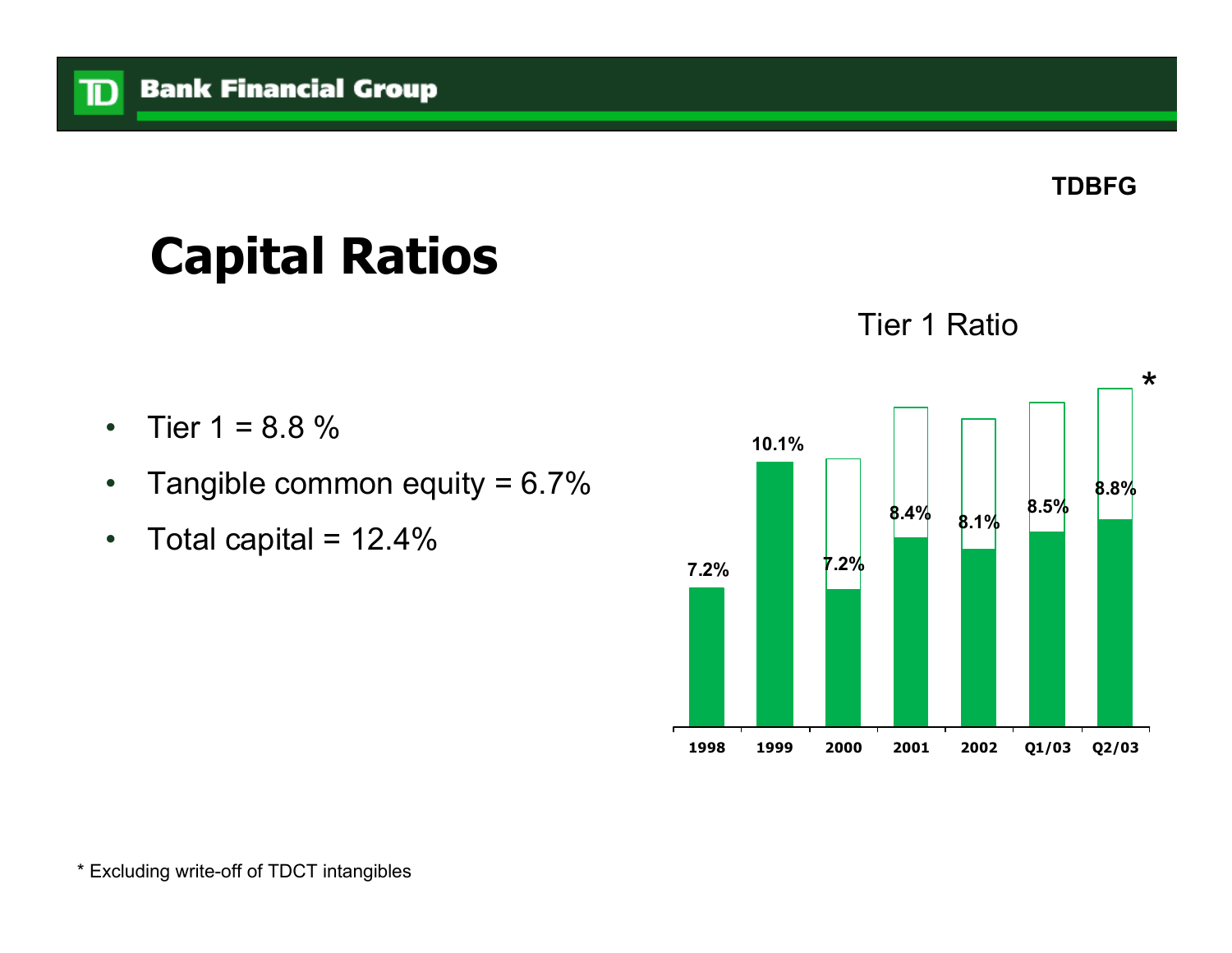ID

## **New Formation Of Impaired Loans And Loan Substitutes1**

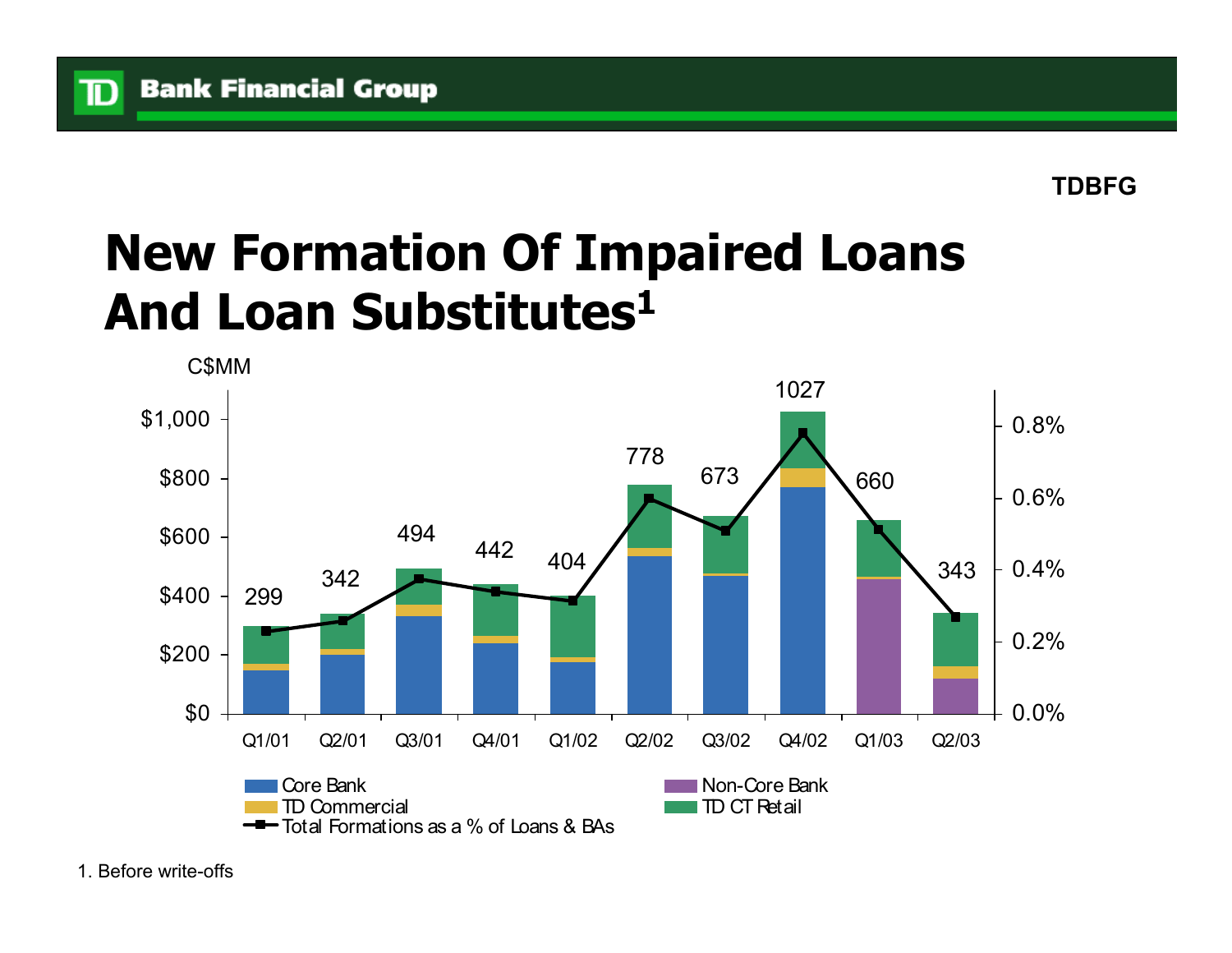${\bf \overline{D}}$ 

### **Impaired Loans**

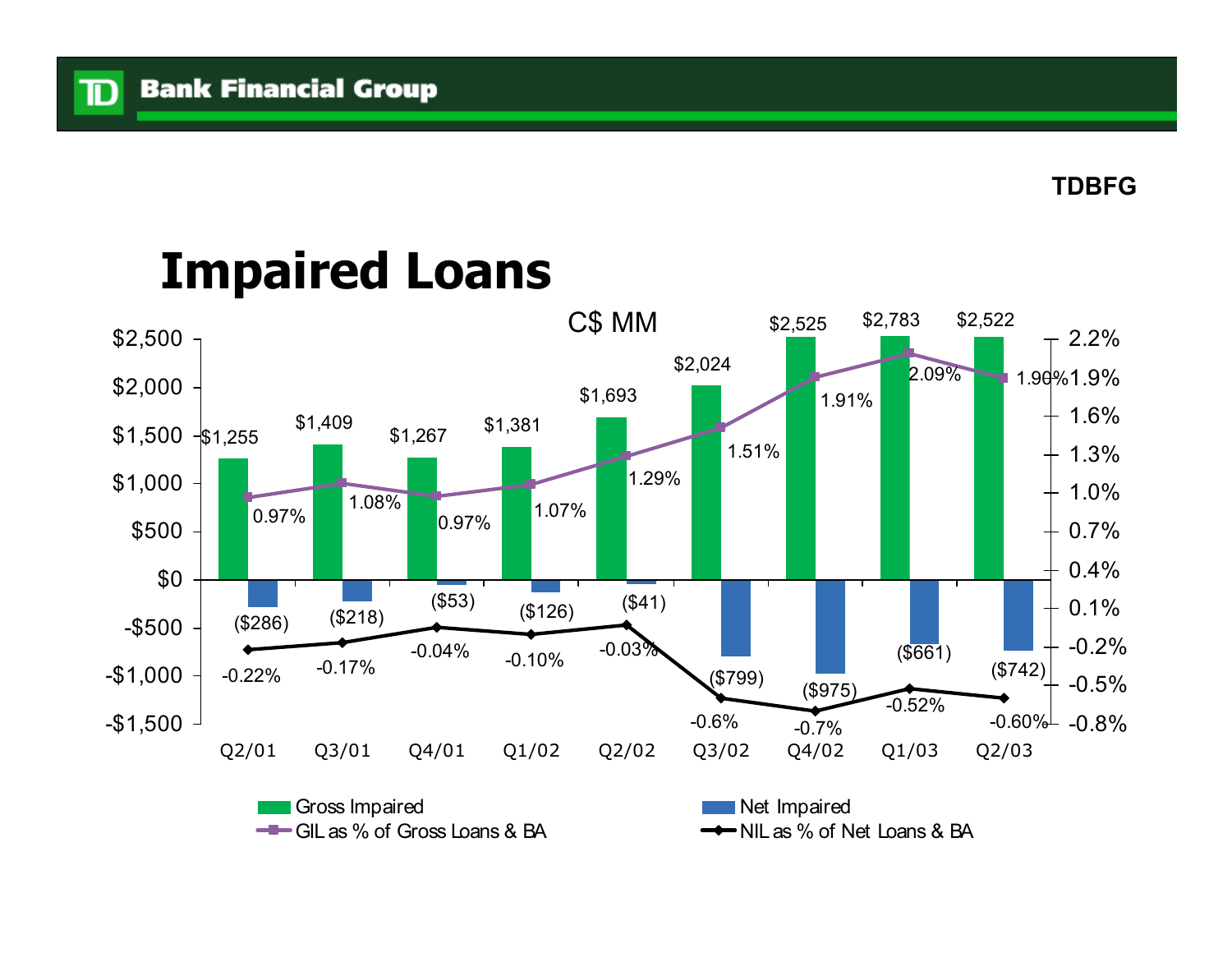



# **Q2 2003 Personal and Commercial Banking**

Operating Performance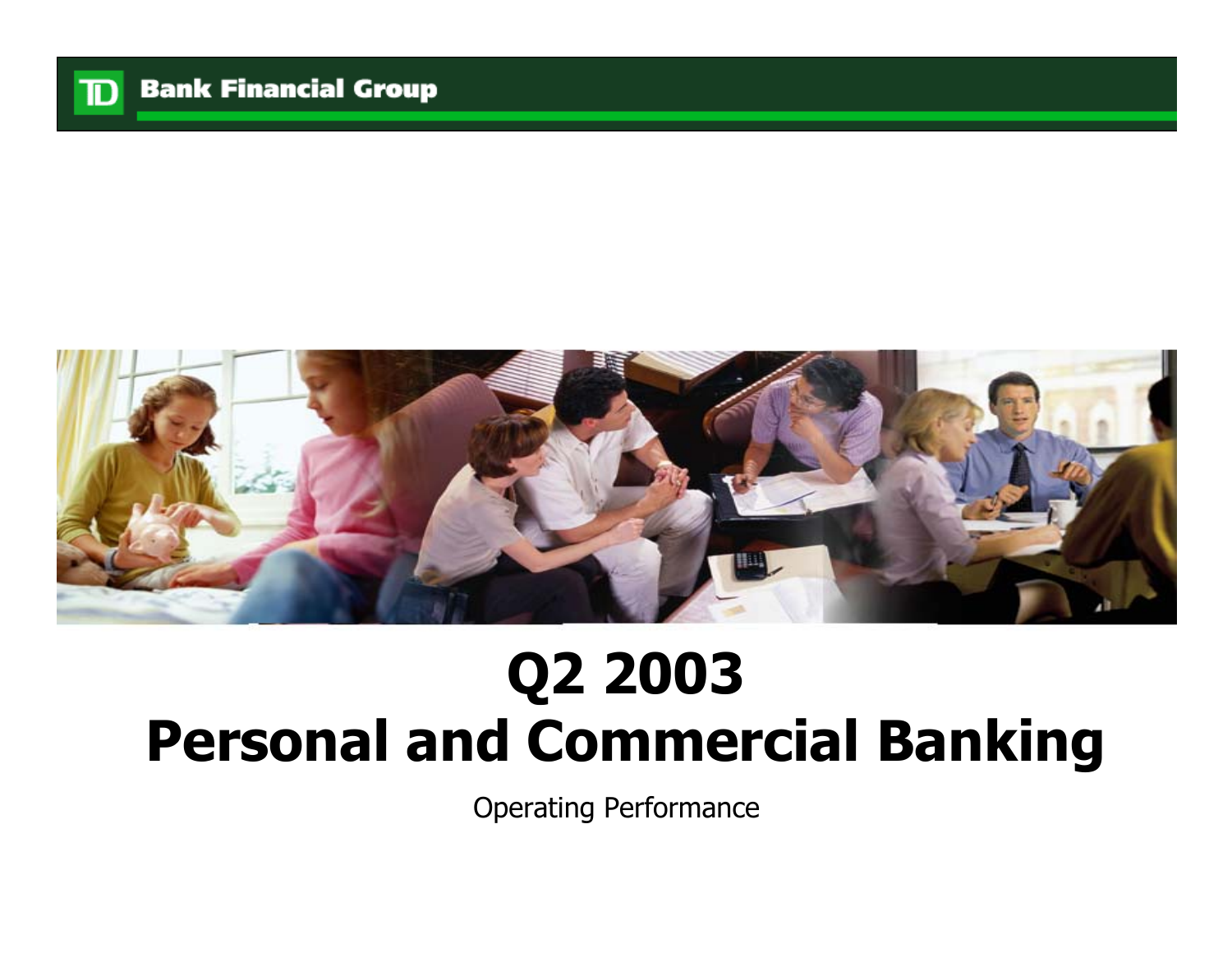ID

## **Total Revenue And Net Interest Margin**

![](_page_8_Figure_3.jpeg)

- Total revenue \$1.428 billion:
	- \$34 million or 2.4% higher than Q2/02
	- Negative impact of 3 fewer days totaled \$34MM
	- Solid and improving volume and fee growth offset by lower margins and reduced sales of wealth products (primarily mutual funds) in branches
- Net interest margin:
	- 3.34% this quarter, down 6 basis points from last year and down 2 bps from last quarter due to product mix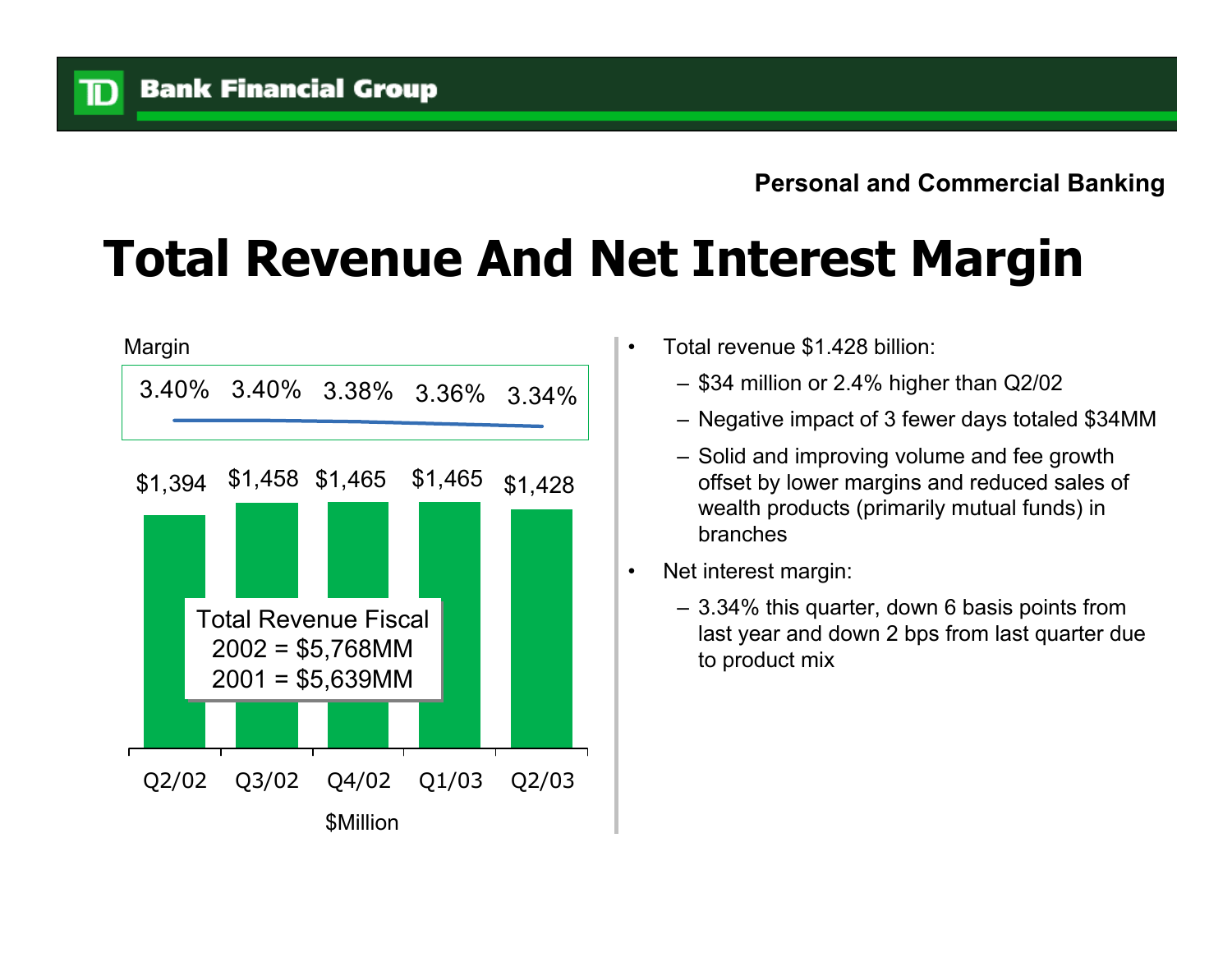# **Quarterly Provision For Credit Loss1**

![](_page_9_Figure_3.jpeg)

Small Business& Commercial

- • PCL \$104 million (before securitization):
	- Q2/03 PCL in TDCT is down \$19 million from Q1/03 and \$11 million from Q2/02
	- – Personal delinquencies trending down over the last 4 quarters reflecting continuous improvement in our retail lending processes. We expect this trend to flatten during the balance of the year
	- – PCL securitization impact is \$7 million for Q2/03 (\$16 million in Q2/02)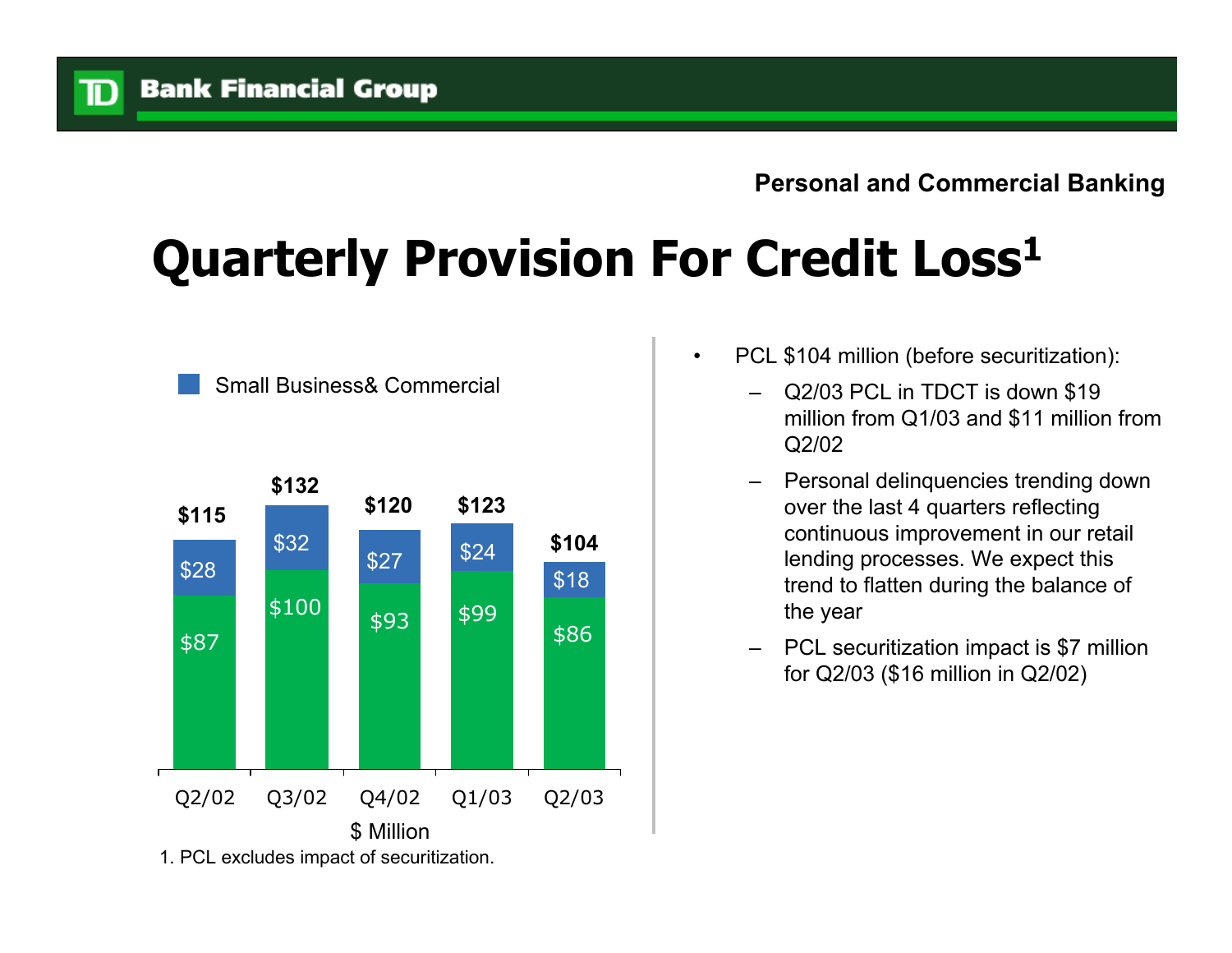## **Total Expenses And Operating Efficiency Ratio<sup>1</sup>**

![](_page_10_Figure_3.jpeg)

Total Expenses \$852 million:

•

- – \$12 million or 1.4% lower than last year due mainly to 5% fewer FTE's
- – \$13 million or 1.5% less than Q1/03 mostly due to fewer days
- – Operating cash basis efficiency ratio 57.8% this quarter up from 57.3% in Q1/03 as the negative impact from days is greater on revenue than expenses
- – 220 basis points improvement from 60.0% in Q2/02 on 3.8% spread between revenue growth and expense decline

1. Excludes acquisition funding cost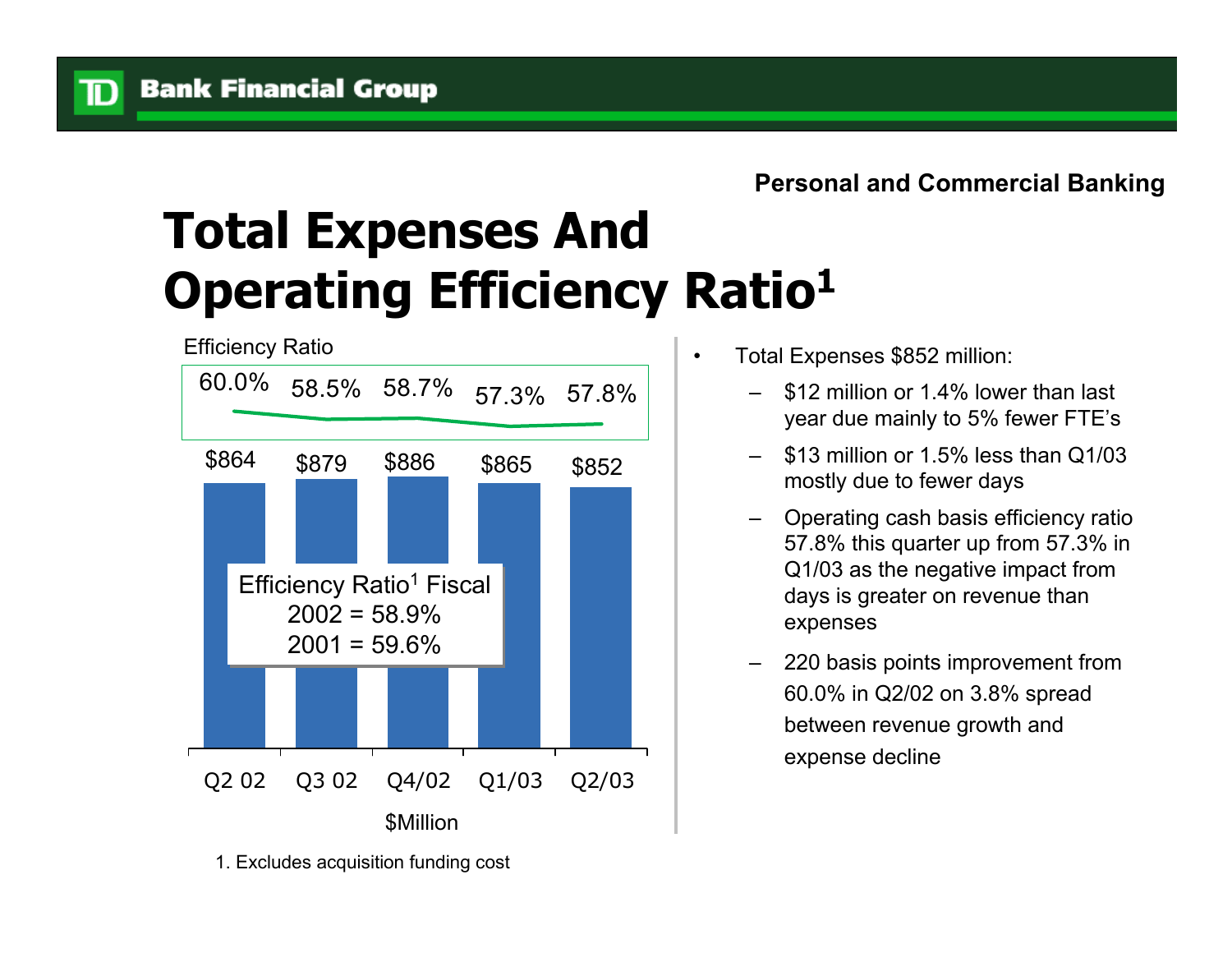ID

## **Net Income And Return On Economic Capital<sup>1</sup>**

![](_page_11_Figure_3.jpeg)

- • Cash basis net income of \$306 million for the quarter
	- Down \$3 million or 1.0% from last quarter, with a higher earnings run-rate excluding days impact
	- Up \$42 million or 16% from last year
	- Solid volume and fee growth
	- Lower staffing levels
	- Lower PCL
- •ROEC<sup>1</sup> improving:
	- Q2/03 30% versus 29% in Q1/03 and 26% in Q2/02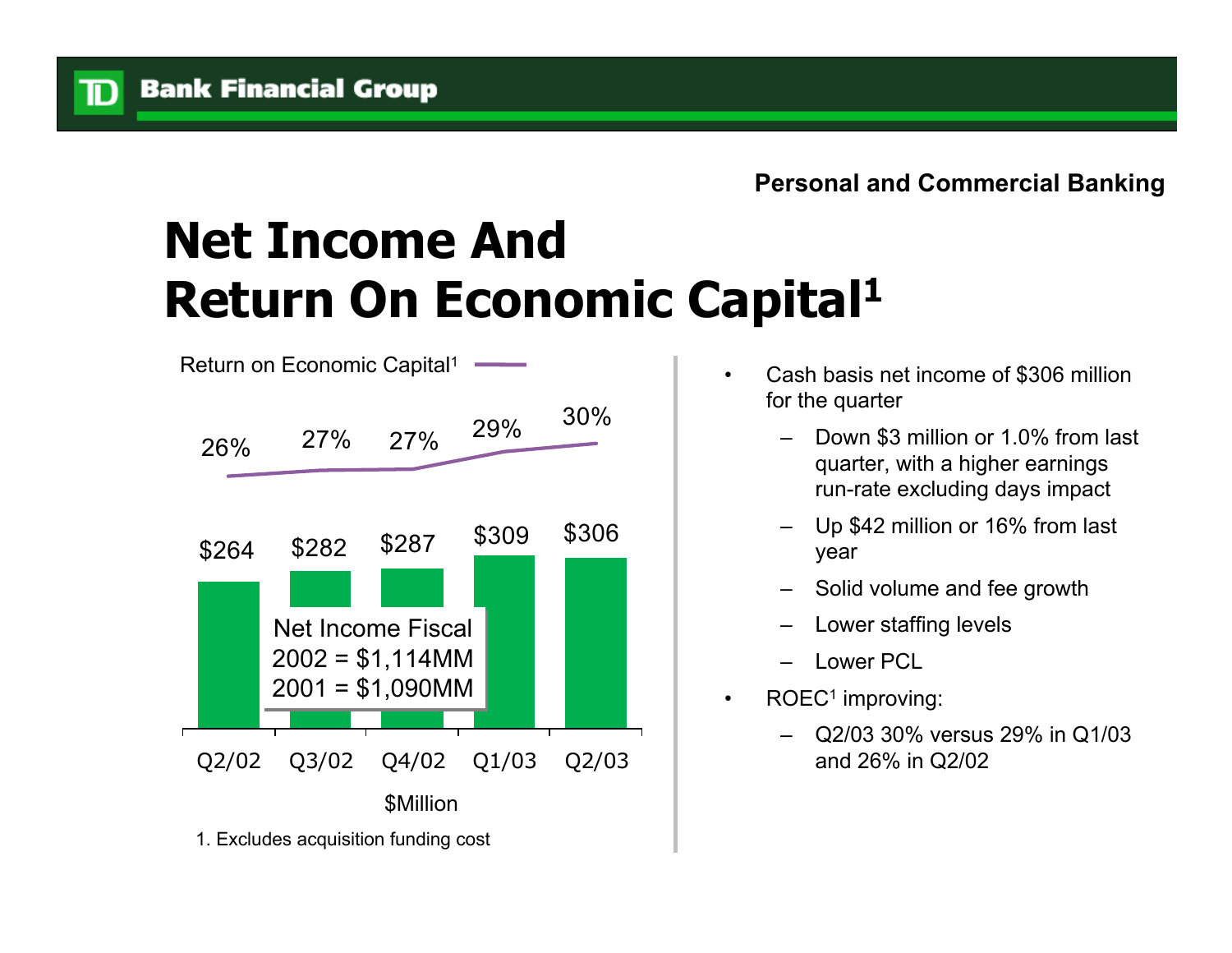ID

#### **Personal and Commercial Banking**

### **Real Estate Secured Loans1 And Other Personal Loans2**

![](_page_12_Figure_3.jpeg)

2 Includes other personal loans and cards (including securitized amounts). Canadian and U.S. currency. Market share two month lag.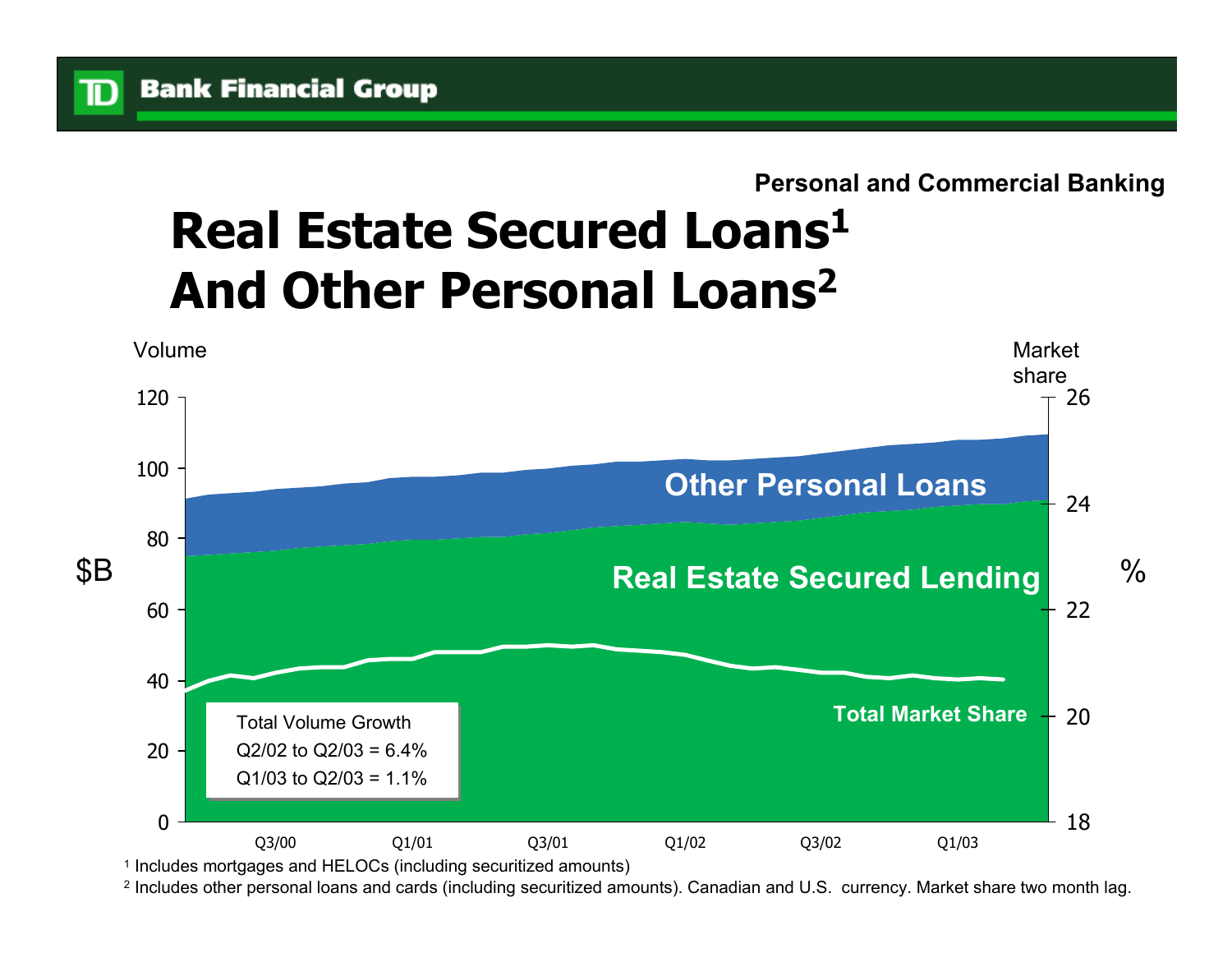![](_page_13_Figure_2.jpeg)

#### **Personal Deposits**

Canadian and U.S. currency. Market share one month lag.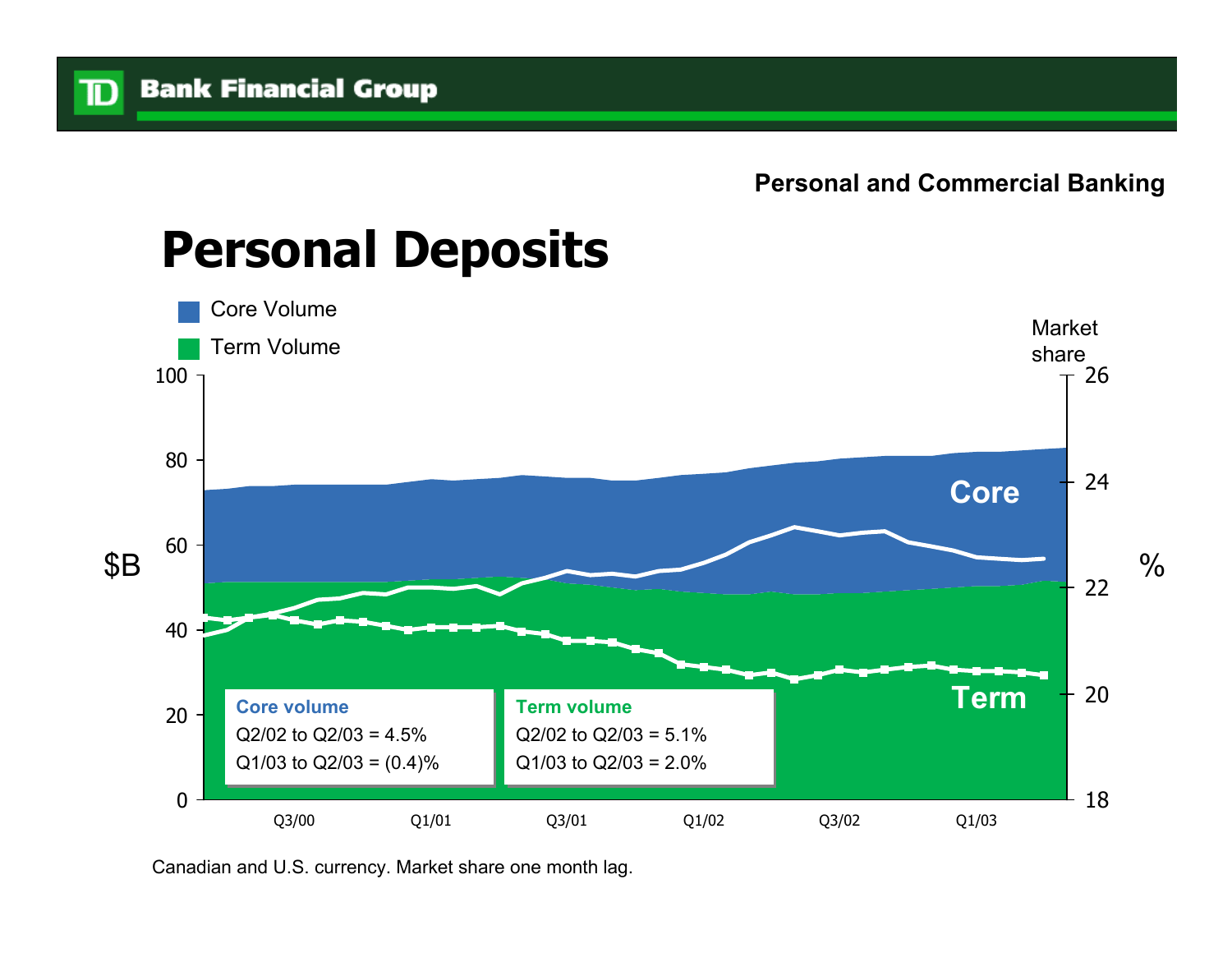#### **Personal and Commercial Banking**

## **Business Loans And Deposits**

![](_page_14_Figure_3.jpeg)

Canadian and U.S. currency. Business loans and deposits include both commercial and small business.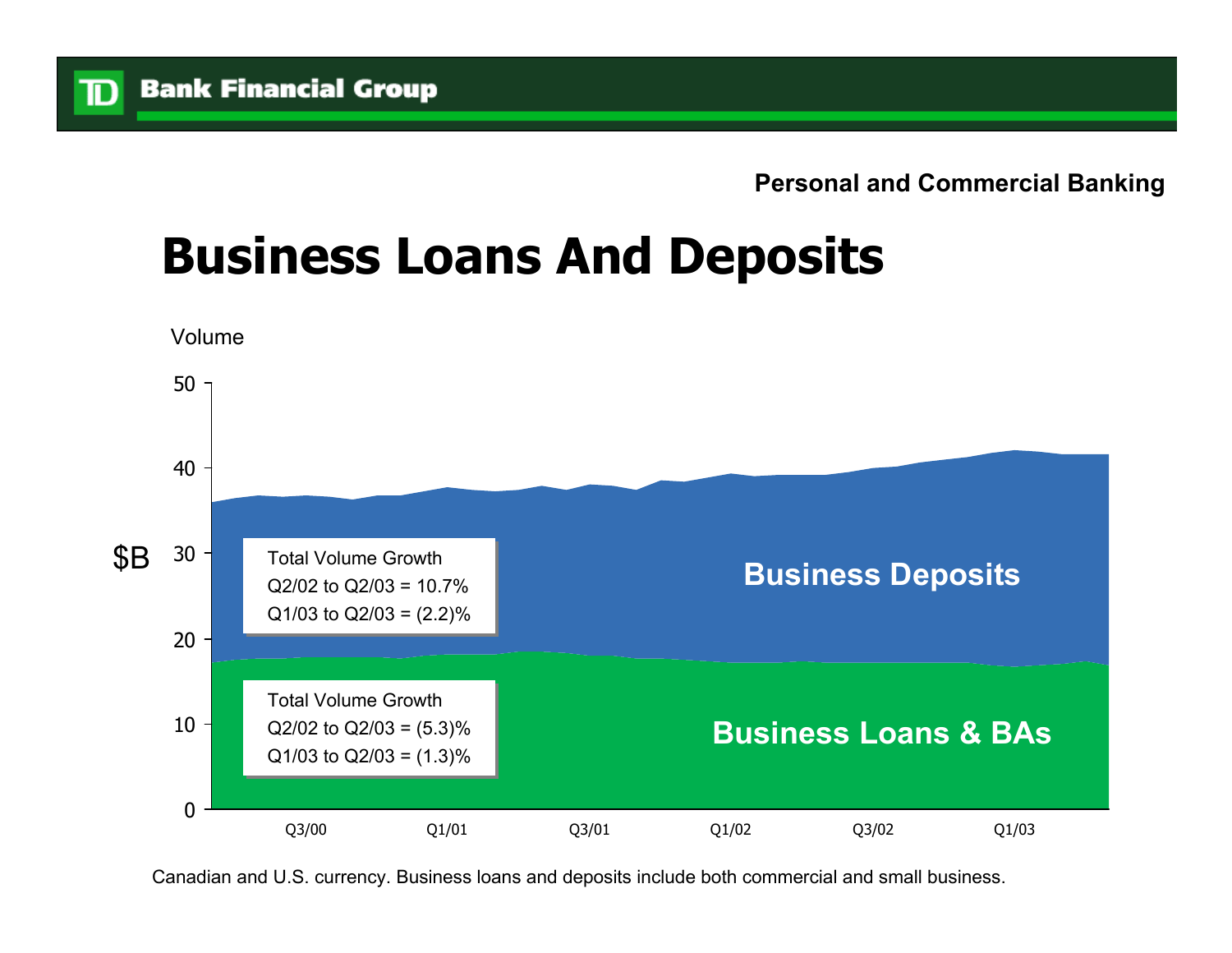![](_page_15_Picture_0.jpeg)

![](_page_15_Picture_2.jpeg)

# **Q2 2003 Wealth Management**

Operating Performance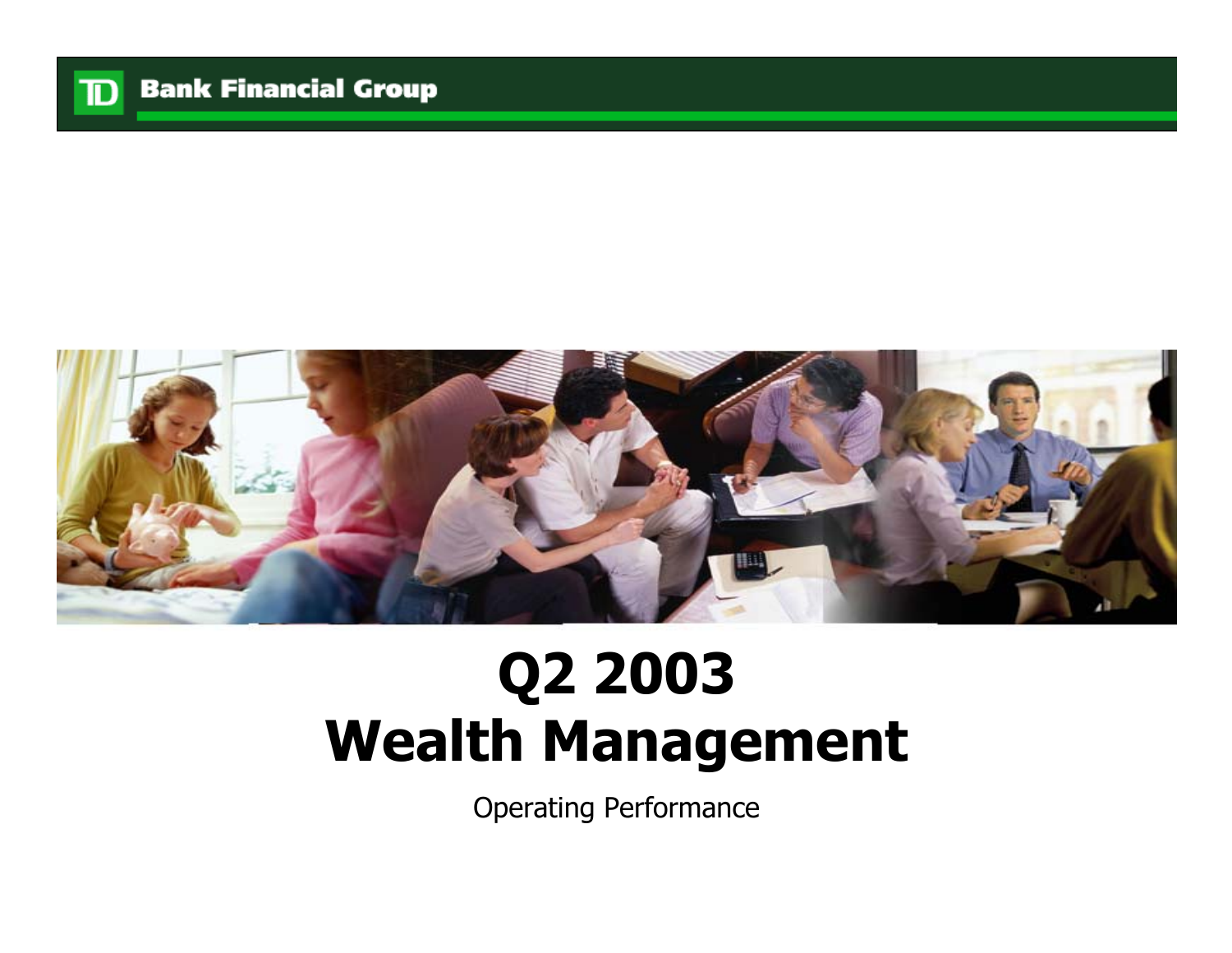#### **Wealth Management**

Revenue \$ Millions

![](_page_16_Figure_4.jpeg)

1 Revenue includes write-downs of \$39 million in Q2/03 as a result of **Neturn on Economic Capital** other than temporary impairments in certain international joint ventures .

#### Cash Net Income\$ Millions

![](_page_16_Figure_7.jpeg)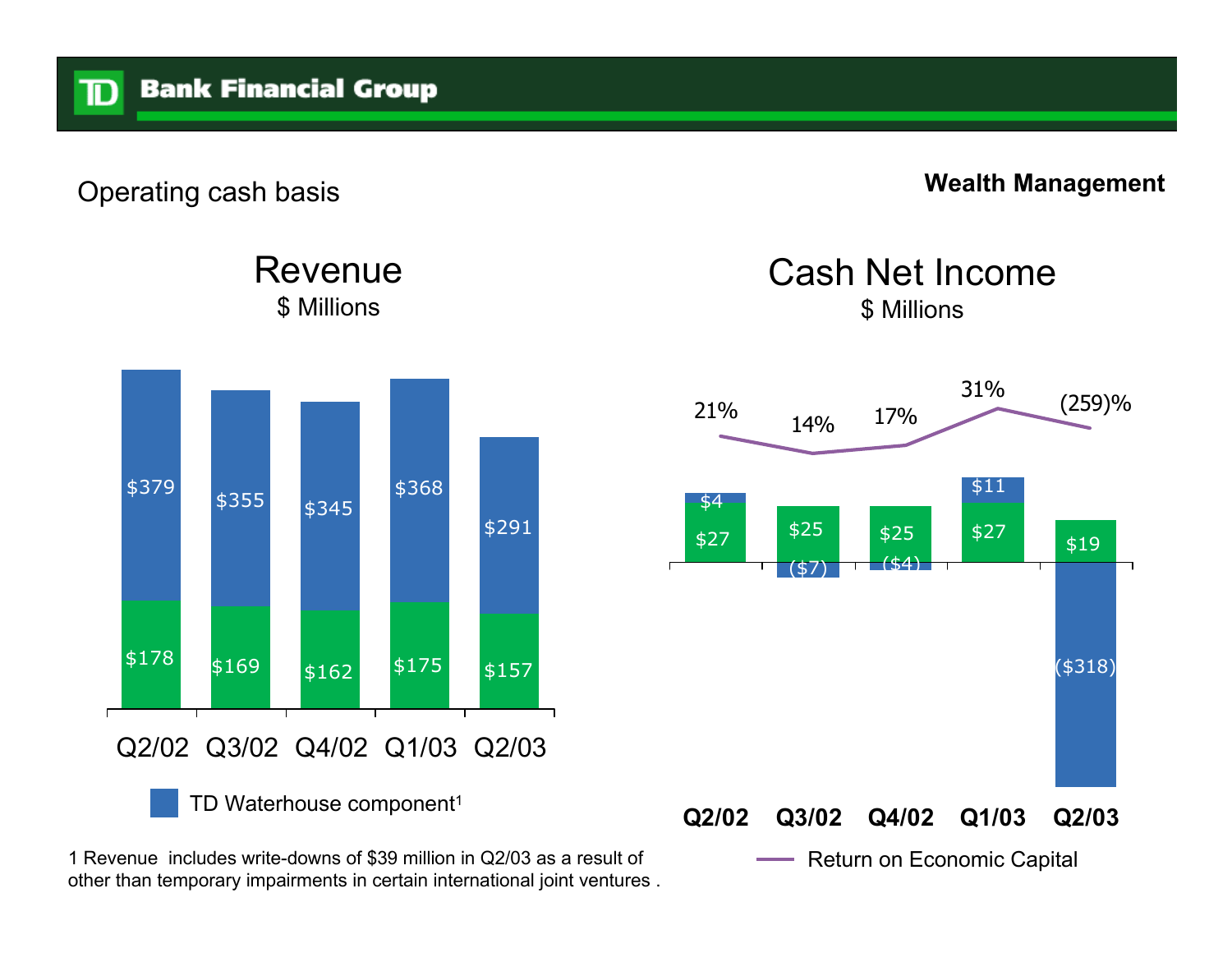Underlying trend<sup>1</sup> **Wealth Management** 

Revenue\$ Millions

![](_page_17_Figure_4.jpeg)

TD Waterhouse component2

1.Operating cash basis excluding Q2/03 write-downs and restructuring 2.Revenue excludes write-downs of \$39 million in Q2/03 as a result of other than temporary impairments in certain international joint ventures .

Cash Net Income\$ Millions

![](_page_17_Figure_8.jpeg)

**Q2/02 Q3/02 Q4/02 Q1/03 Q2/03** Return on Economic Capital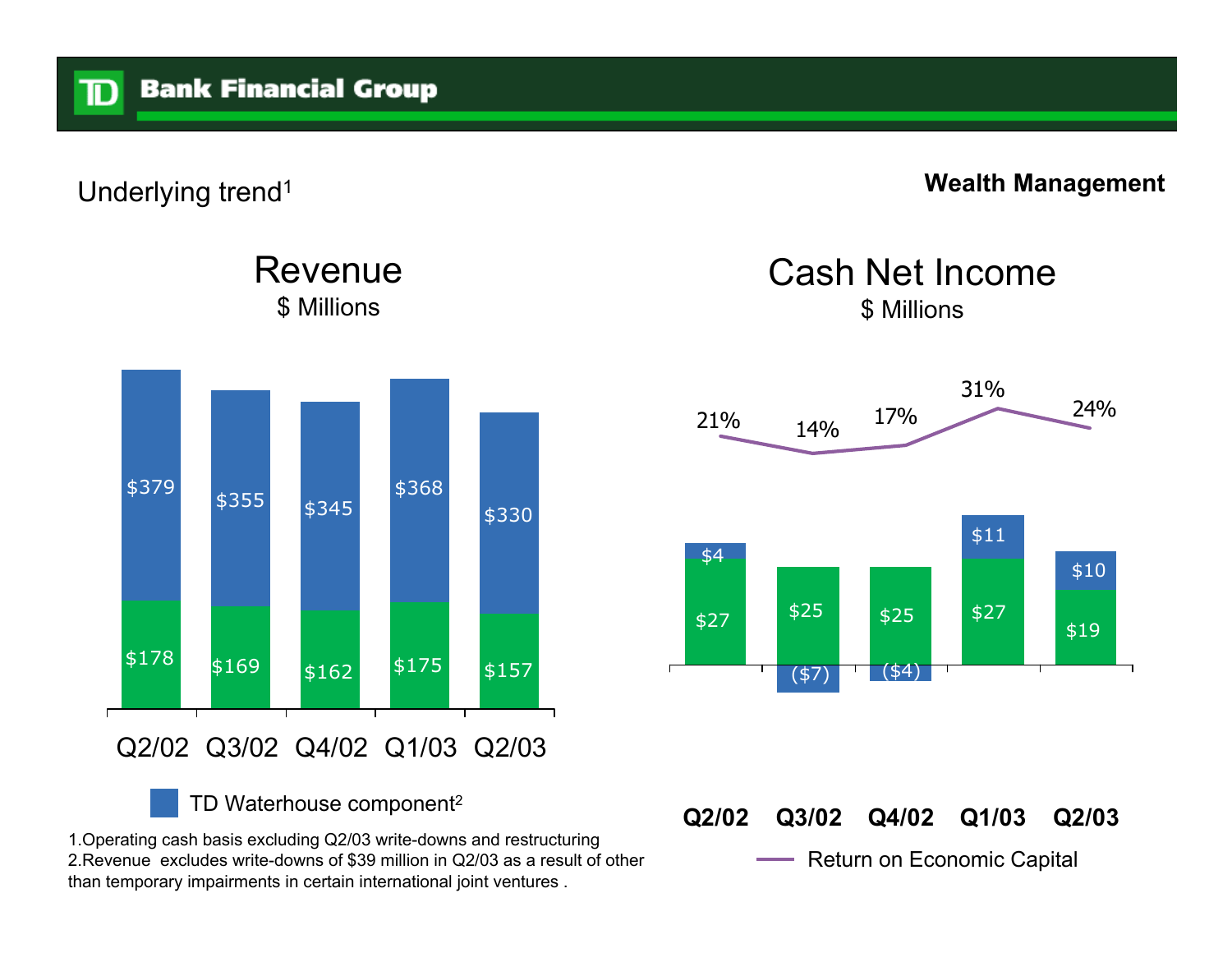TD

## **Assets Under Management**

![](_page_18_Figure_3.jpeg)

- Assets under management:
	- \$110.5 billion down versus Q1/03 and down from \$123.3 billion last year
	- WAM down on a 5.8% decrease in value of \$US

- **Other Assets**
- Quantitative Capital: Institutional
- Waterhouse Asset Management USA
- **THAM Canadian Retail Funds**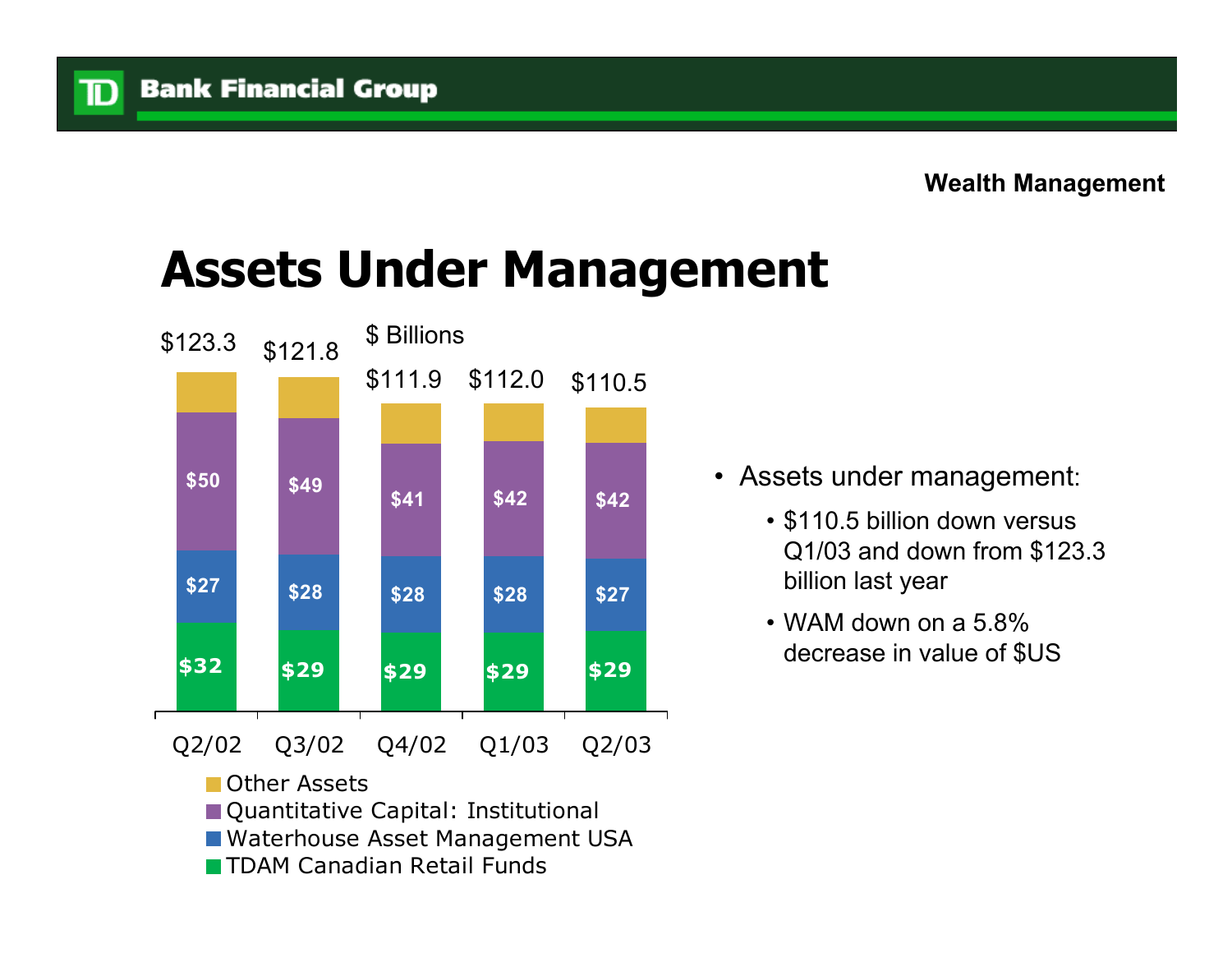## **Mutual Funds - Total Industry**

![](_page_19_Figure_3.jpeg)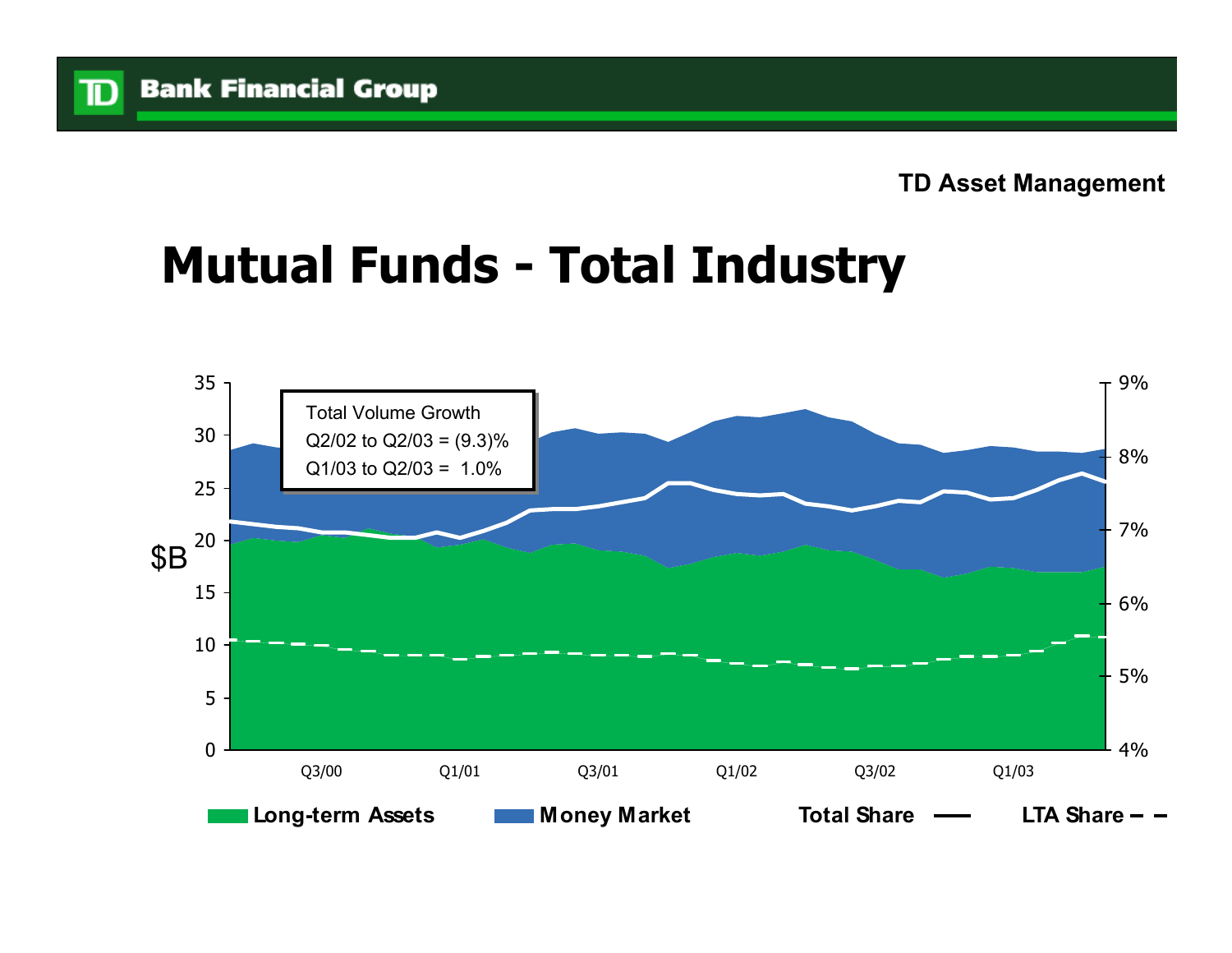$\mathbb{D}$ 

## **TD Waterhouse1**

|                                | 2002  | 2003           |       | Yr/Yr  |
|--------------------------------|-------|----------------|-------|--------|
|                                | Q2    | Q <sub>1</sub> | Q2    | Change |
| Active Accounts (000)*         | 3,292 | 3,218          | 3,236 | (2)%   |
| New Accounts (000)             | 144   | 88             | 88    | (39)%  |
| <b>Marketing Spend (C\$MM)</b> | \$53  | \$31           | \$29  | (45)%  |
| Trades/Day (000)               | 104   | 94             | 78    | (25)%  |
| Customer Assets* (C\$B)        | \$215 | \$191          | \$192 | (11)%  |
|                                |       |                |       |        |

\* Represents ending amounts

1. TD Waterhouse self directed brokerage globally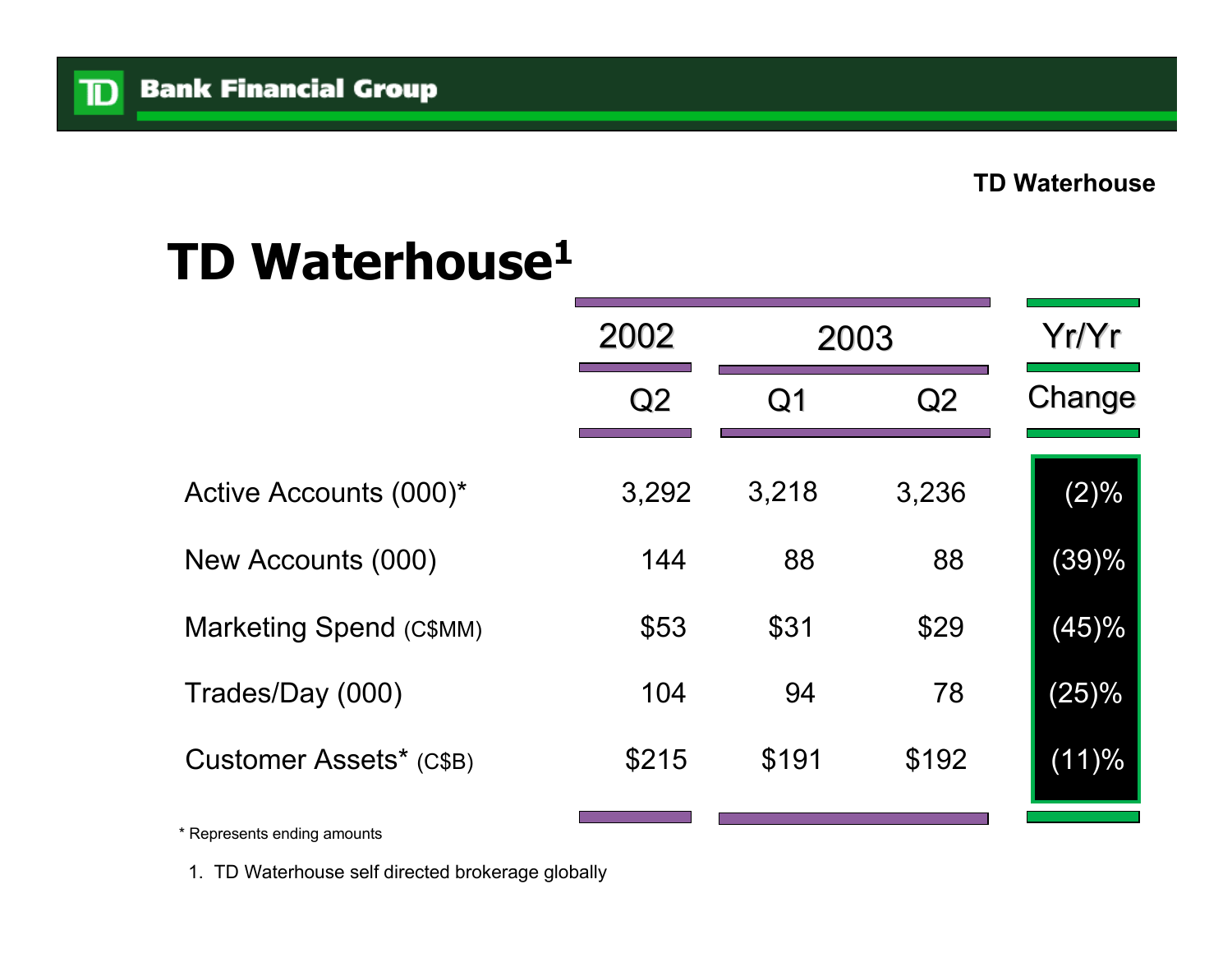![](_page_21_Picture_0.jpeg)

![](_page_21_Picture_2.jpeg)

# **Q2 2003 Wholesale Bank**

Operating Performance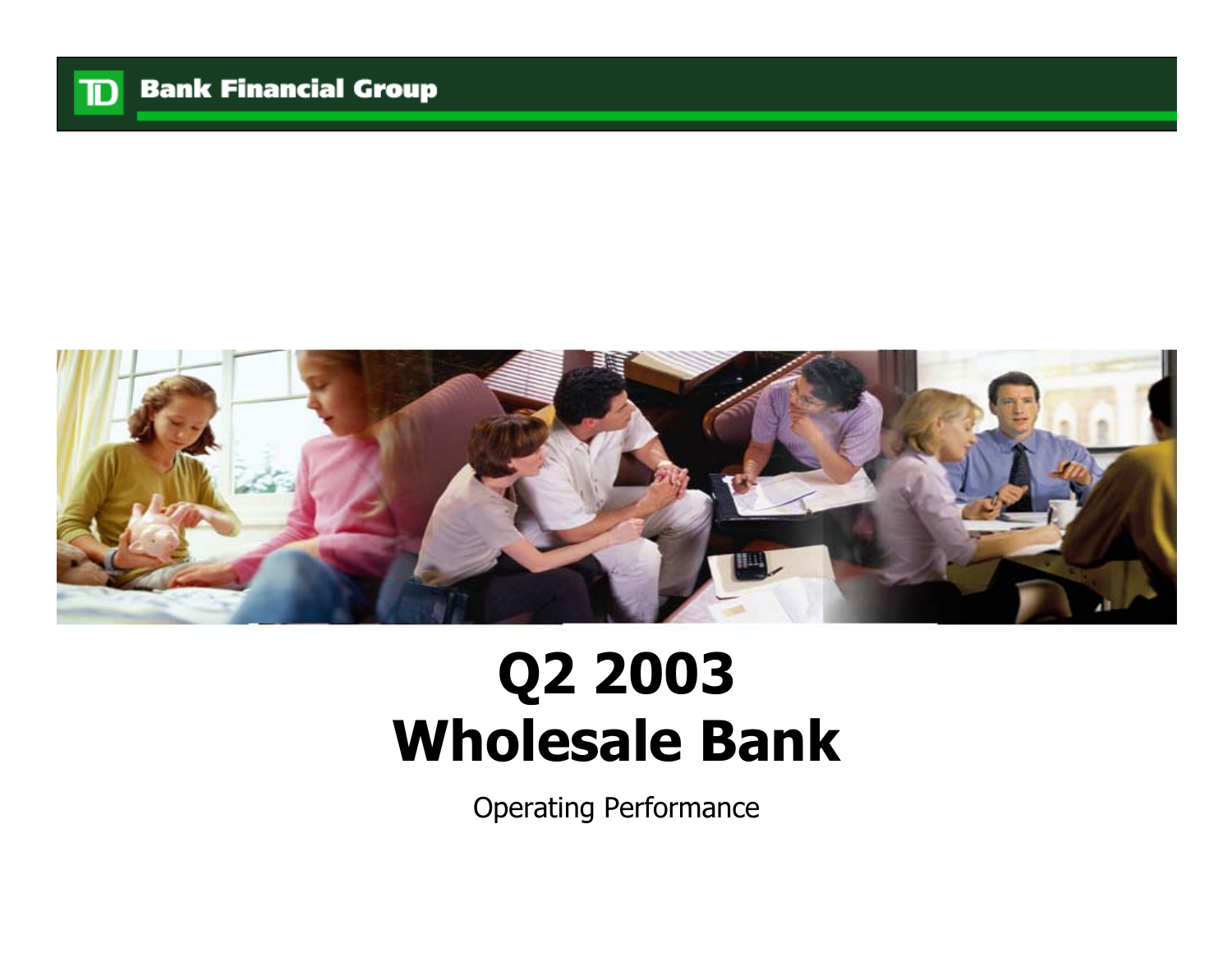![](_page_22_Figure_1.jpeg)

Revenue1 \$ Millions

**Wholesale Bank**

![](_page_22_Figure_4.jpeg)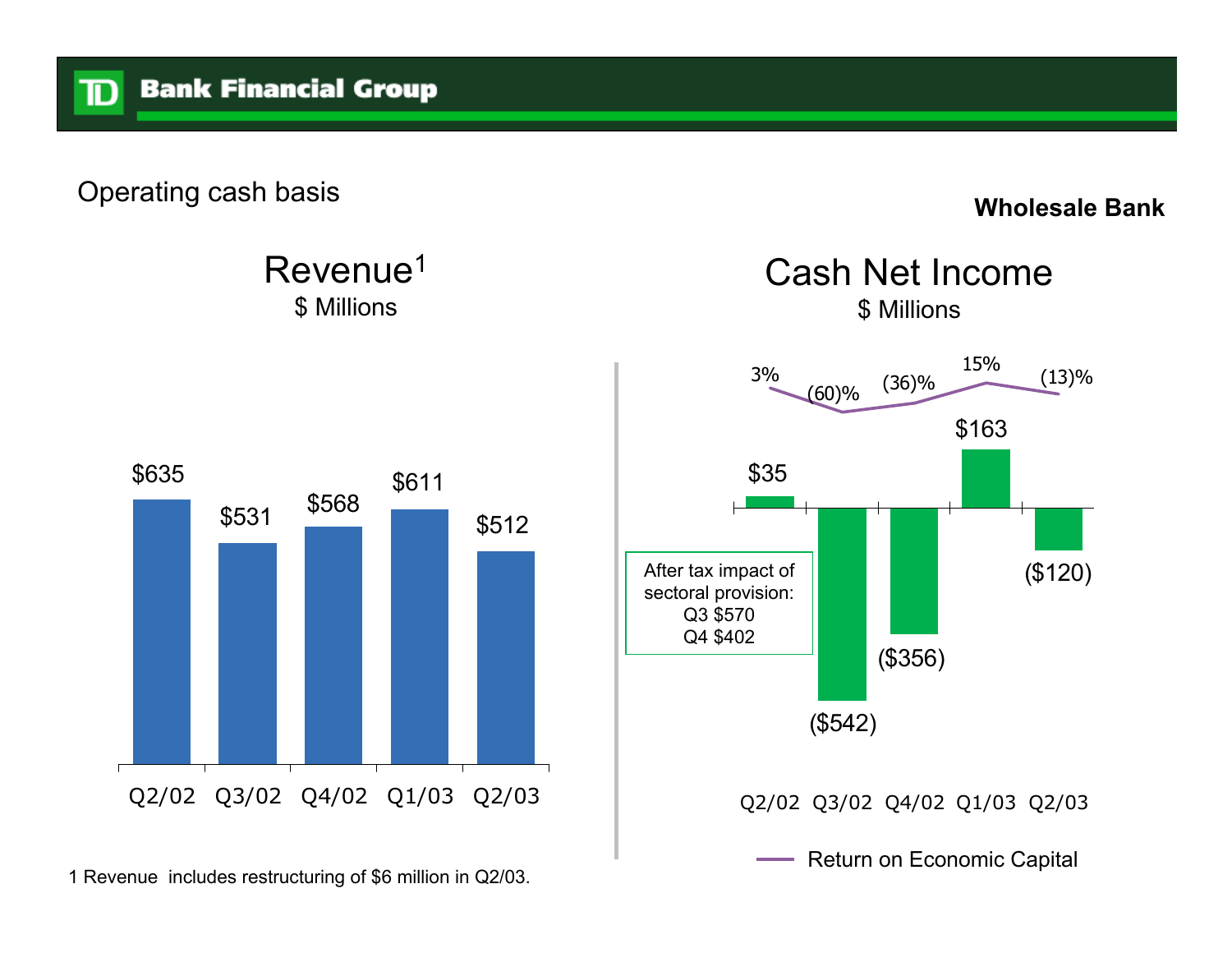Underlying trend<sup>1</sup> and the Underlying trend<sup>1</sup> and the Underlying trend<sup>1</sup> and the Underlying trend<sup>1</sup> and the Underlying trend<sup>1</sup> and the Underlying trend<sup>1</sup> and the Underlying trend 1

ID

\$169

16%

![](_page_23_Figure_3.jpeg)

1.Operating cash basis excluding Q2/03 write-downs and restructuring 2.Revenue excludes restructuring of \$6 million in Q2/03.

Return on Economic Capital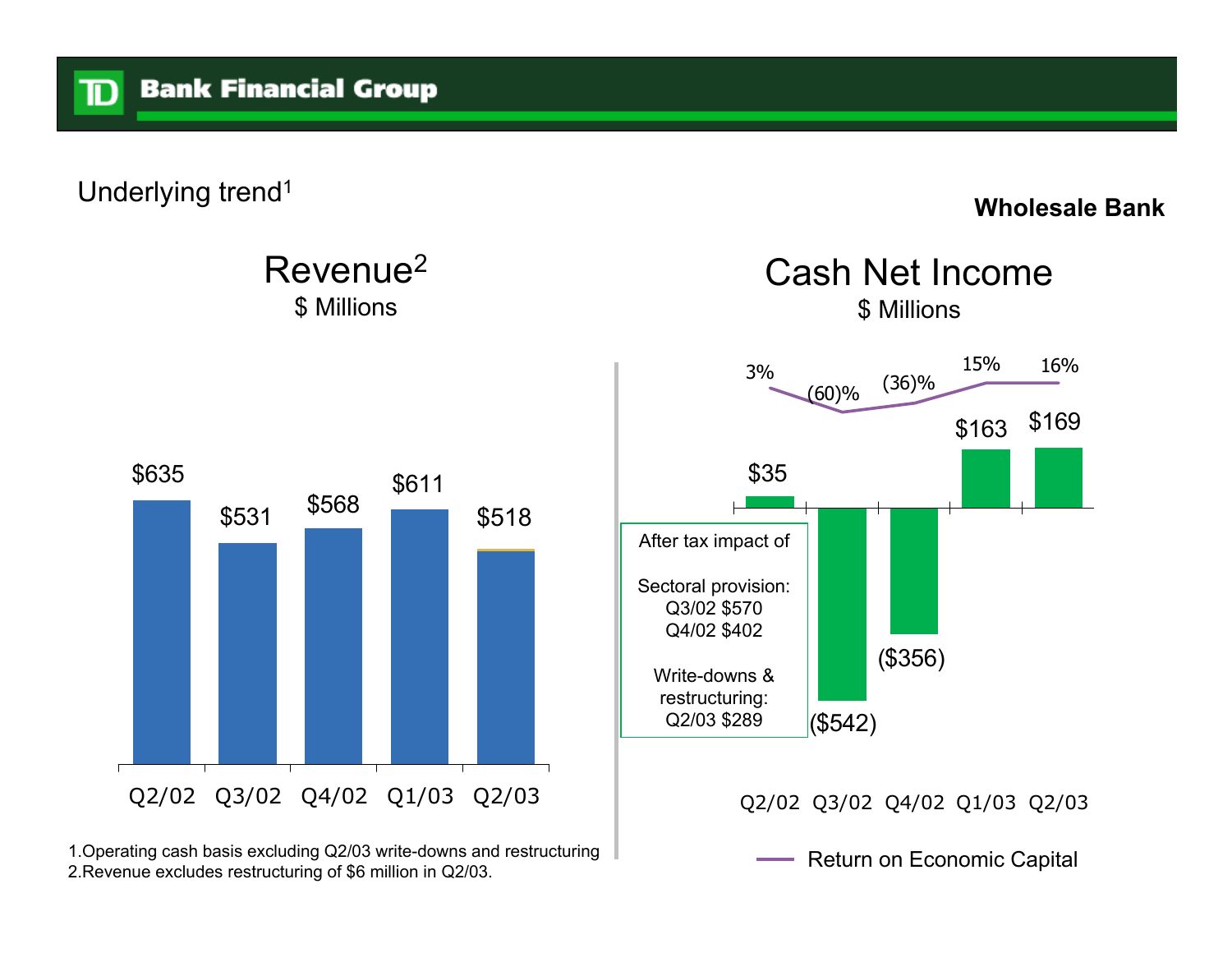Operating cash basis **Wholesale Bank**

## **TDS Core/Non-Core**

|                        | Core <sup>1</sup> |                    |                                |                      | <b>Non-Core</b> |  |
|------------------------|-------------------|--------------------|--------------------------------|----------------------|-----------------|--|
|                        | Q1 2003           | Q2 2003            | Q1 2003                        | Q2 2003              |                 |  |
| Revenue                |                   |                    |                                |                      |                 |  |
| <b>NII</b>             | 356<br>\$         | 273<br>$\mathbb S$ | \$48                           | \$40                 |                 |  |
| Trading and fee income | 232               | 208                | (25)                           | (9)                  |                 |  |
| <b>Total</b>           | 588               | 481                | 23                             | 31                   |                 |  |
| <b>PCL</b>             |                   |                    |                                |                      |                 |  |
| <b>Expenses</b>        | 343               | 716                | 14                             | 8                    |                 |  |
| <b>NIBT</b>            | 245               | (235)              | 9                              | 23                   |                 |  |
| <b>Income Tax</b>      | 88                | (102)              | 3                              | 10                   |                 |  |
| Net Income             | \$157             | \$ (133)           | $\boldsymbol{\mathsf{S}}$<br>6 | $\mathfrak{S}$<br>13 |                 |  |
|                        |                   |                    |                                |                      |                 |  |

1. Q2/03 restructuring and goodwill impairment charges total \$289 million after-tax.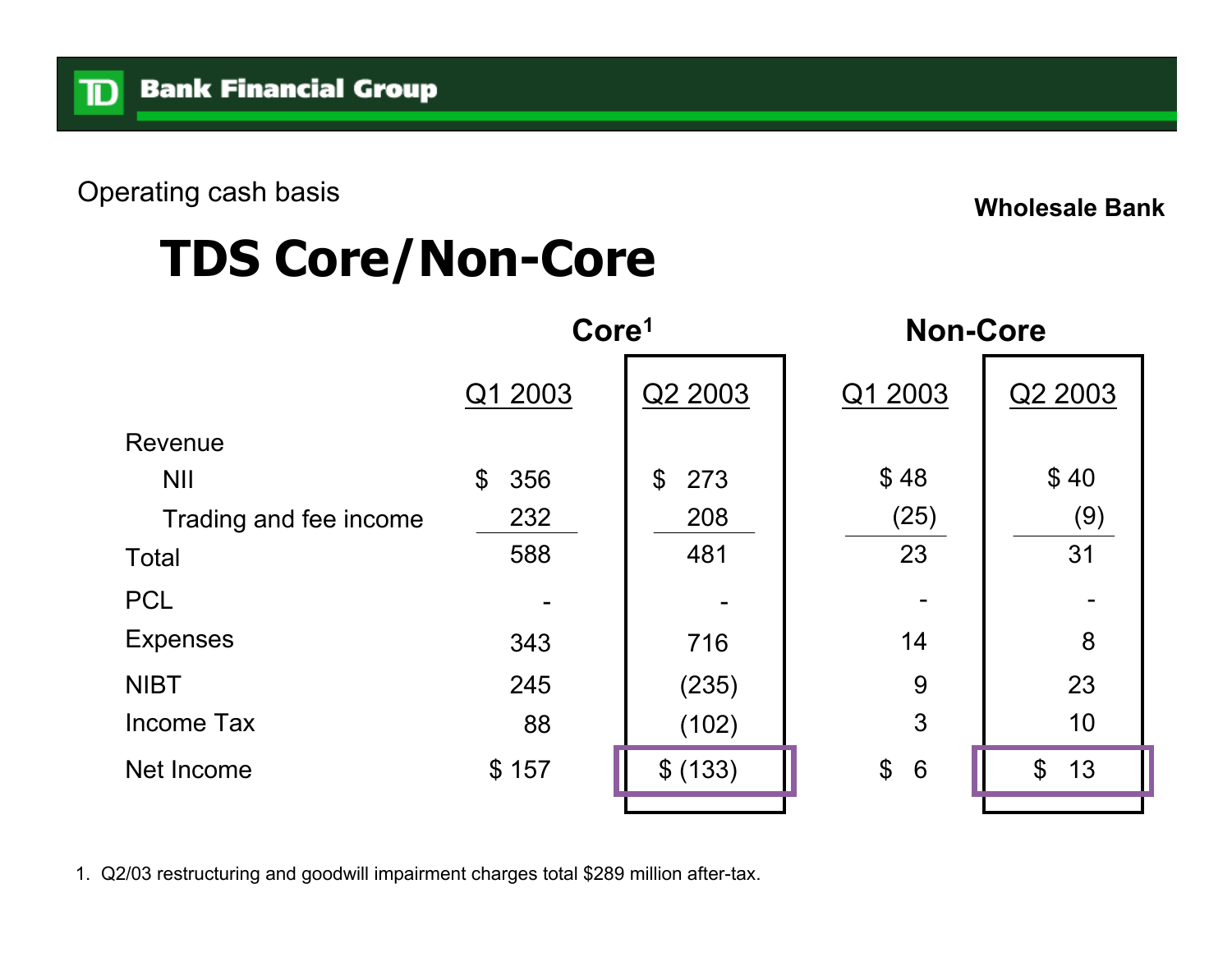Underlying trend<sup>1</sup> and the Underlying trend<sup>1</sup> and the Underlying trend<sup>1</sup> and the Underlying trend<sup>1</sup> and Underlying trend<sup>1</sup>

## **TDS Core/Non-Core**

|                        | Core <sup>2</sup>                |                                  |                                |                     | <b>Non-Core</b> |  |  |
|------------------------|----------------------------------|----------------------------------|--------------------------------|---------------------|-----------------|--|--|
|                        | Q1 2003                          | Q2 2003                          | Q1 2003                        | Q2 2003             |                 |  |  |
| Revenue                |                                  |                                  |                                |                     |                 |  |  |
| <b>NII</b>             | $\boldsymbol{\mathsf{S}}$<br>356 | 273<br>$\boldsymbol{\mathsf{S}}$ | \$48                           | \$40                |                 |  |  |
| Trading and fee income | 232                              | 214                              | (25)                           | (9)                 |                 |  |  |
| <b>Total</b>           | 588                              | 487                              | 23                             | 31                  |                 |  |  |
| <b>PCL</b>             |                                  |                                  |                                |                     |                 |  |  |
| <b>Expenses</b>        | 343                              | 300                              | 14                             | 8                   |                 |  |  |
| <b>NIBT</b>            | 245                              | 187                              | 9                              | 23                  |                 |  |  |
| <b>Income Tax</b>      | 88                               | 31                               | 3                              | 10                  |                 |  |  |
| Net Income             | \$157                            | \$156                            | $\boldsymbol{\mathsf{S}}$<br>6 | $\mathcal{L}$<br>13 |                 |  |  |
|                        |                                  |                                  |                                |                     |                 |  |  |

1.Operating cash basis excluding Q2/03 write-downs and restructuring

2. Q2/03 restructuring and goodwill impairment charges total \$289 million after-tax.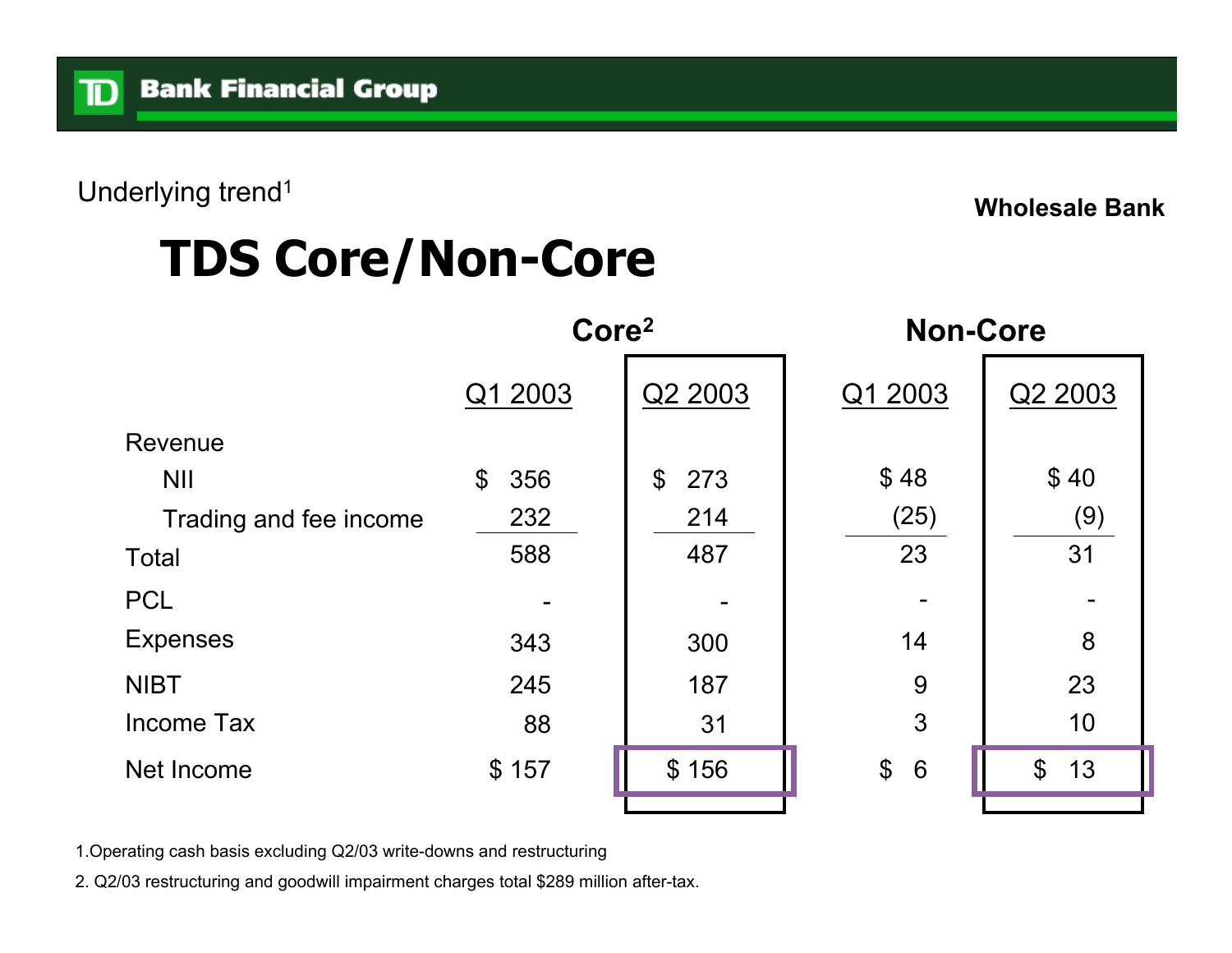${\bf D}$ 

#### **Wholesale Bank**

# **Quarterly Provision For Credit Loss**

![](_page_26_Figure_3.jpeg)

1. Specific provisions plus any draw down of sectorals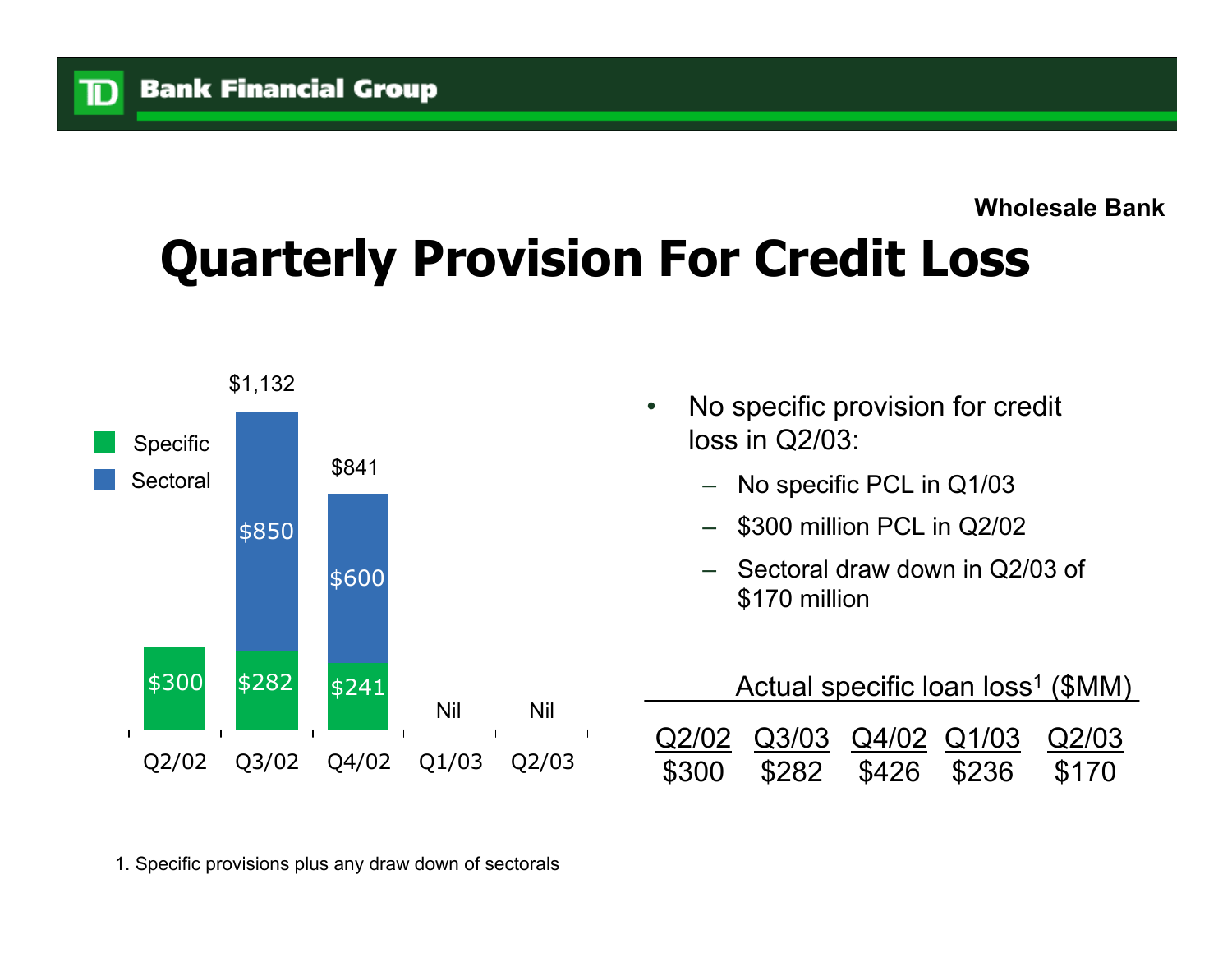**Non-Core Bank**

# **Portfolio Composition**

![](_page_27_Figure_3.jpeg)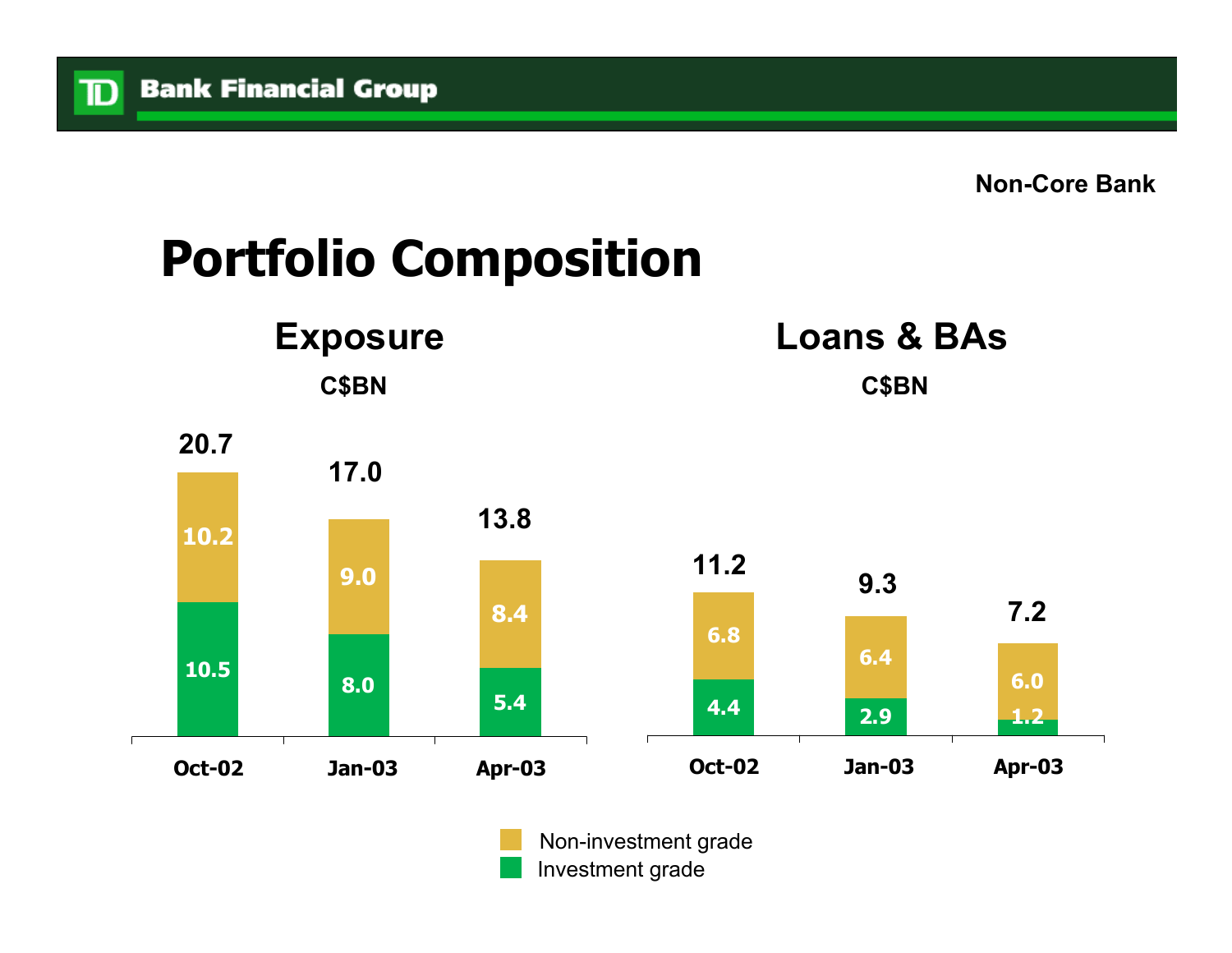D

## **Non-Core Portfolio Analysis**

|                              | <b>Drawn Loans &amp;</b><br><b>BAs</b> | <b>Total Net</b><br><b>Exposure</b> |
|------------------------------|----------------------------------------|-------------------------------------|
| Balance January 31, 2003     | \$9,318                                | \$16,995                            |
| Sectoral usage for specifics | (170)                                  | (170)                               |
| <b>FX</b>                    | (389)                                  | (823)                               |
| <b>Net reduction</b>         | (1, 595)                               | (2, 181)                            |
| Balance April 30, 2003       | 7,164                                  | 13,821                              |

Balances at October 31, 2002 were \$11,181million for drawn loans and BA's and \$20,694 million for Total Net Exposure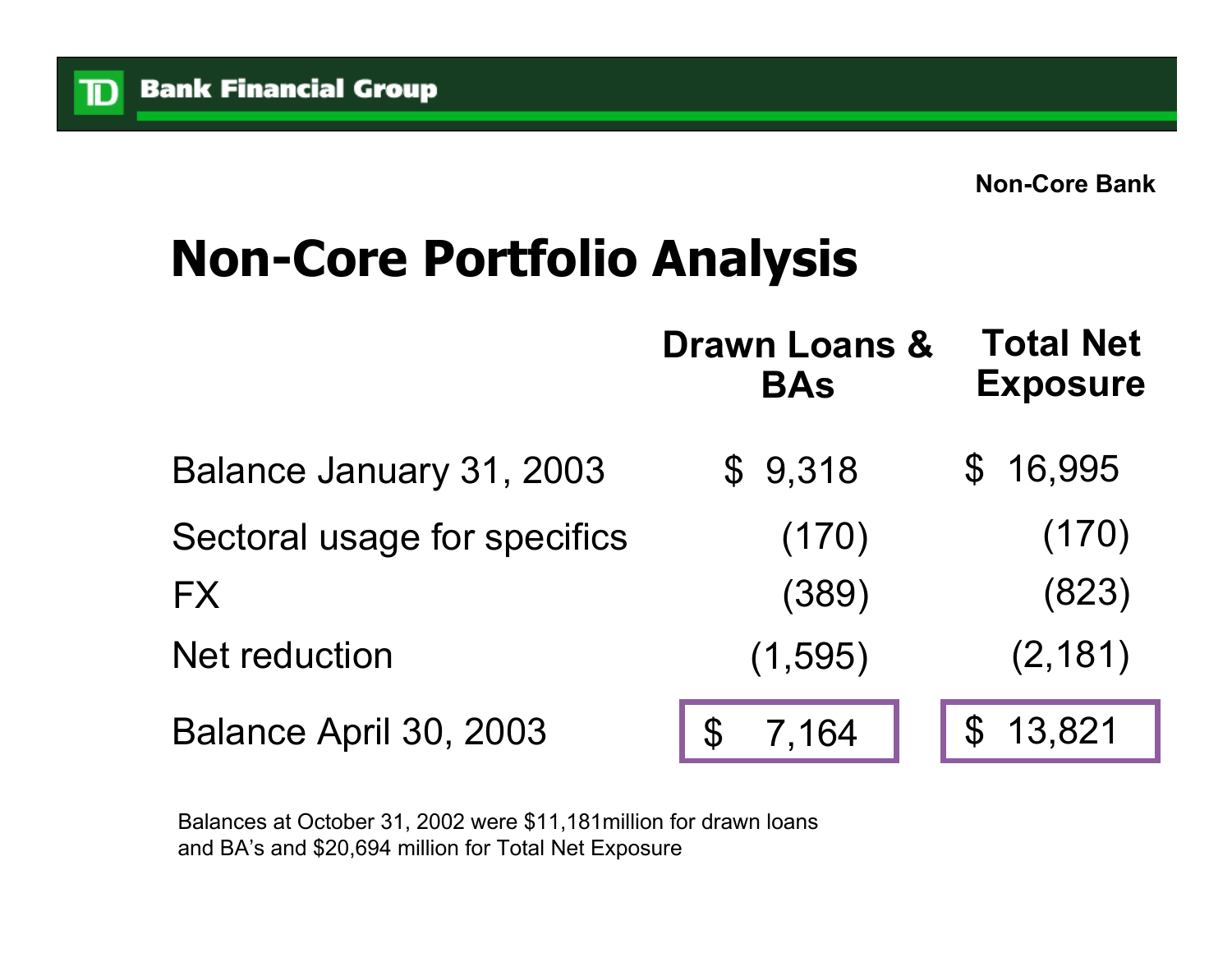$\mathbb{D}$ 

## **Allowances For Credit Loss - Continuity**

C\$MM

| <b>Specific allowances: at Q1/03</b>      | 1,099 |
|-------------------------------------------|-------|
| Write-offs                                | (78)  |
| FX adjustments                            | (58)  |
| <b>Transfers from Sectoral</b>            | 170   |
| <b>Specific allowances: at Q2/03</b>      | 1,133 |
| Sectoral allowances: at Q1/03             | 1,032 |
| Drawdowns of Sectoral                     | (170) |
| F/X                                       | (49)  |
| <b>Total Sectoral allowances at Q2/03</b> | 813   |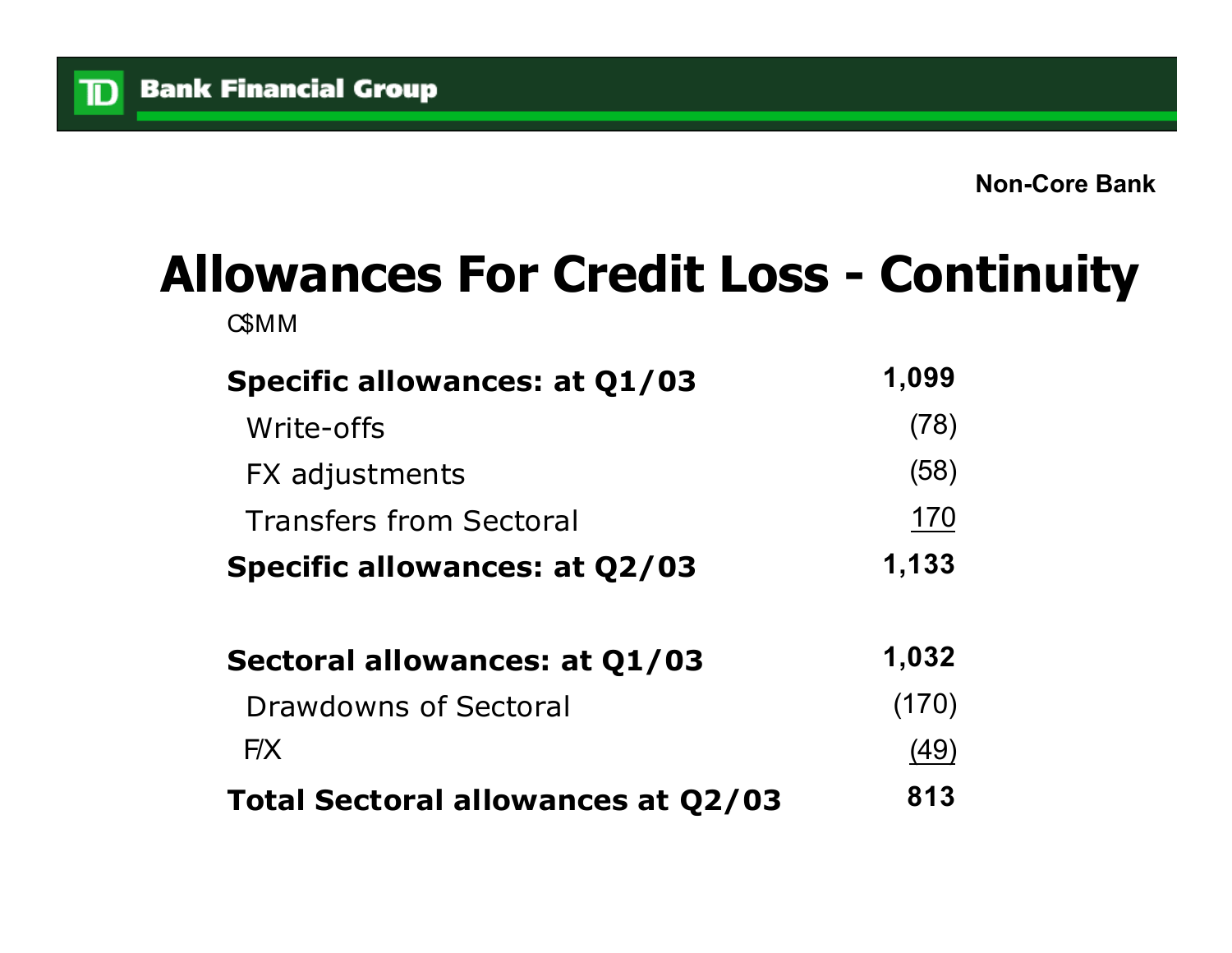TD

**Non-Core Bank**

## **Reserves Held Against Non-Core Portfolio**

| At April 30, 2003<br>$CS$ MM                                                                             | Investment<br>Grade | Non-<br>Investment<br>Grade | Total |
|----------------------------------------------------------------------------------------------------------|---------------------|-----------------------------|-------|
| Gross Loans/BA before Allowances<br>(induding write-offs, less cash collateral<br>and credit protection) | 1,167               | 7,470                       | 8,637 |
| <b>Reserves</b>                                                                                          |                     |                             |       |
| <b>Previous Write-offs</b>                                                                               | $\overline{0}$      | 395                         | 395   |
| Specific Allowances                                                                                      | $\overline{0}$      | 1,133                       | 1,133 |
| Sectoral Allowances                                                                                      | $\overline{0}$      | 813                         | 813   |
| <b>General Allowances</b>                                                                                | $\underline{0}$     | 300                         | 300   |
| <b>Total Reserves</b>                                                                                    | $\overline{0}$      | 2,641                       | 2,641 |
| Reserves as % of Gross Loans and BAs                                                                     | N/A                 | 35%                         | 31%   |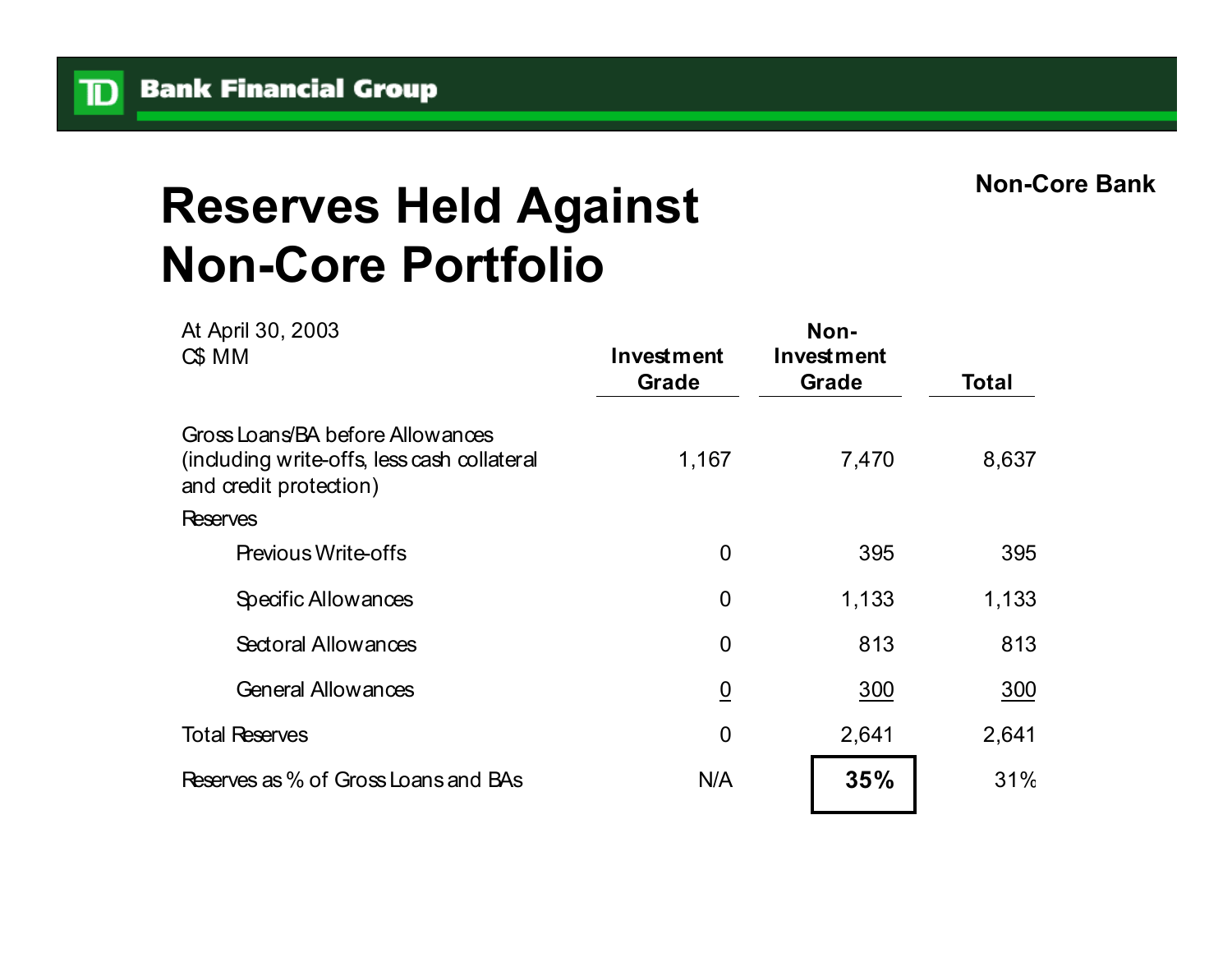TD

### **Reserves Held Against Selected Non-Core Portfolios**

| April 30, 2003<br>$CS$ MM            | Investment<br>Grade | Non-<br>Investment<br>Grade | Total |
|--------------------------------------|---------------------|-----------------------------|-------|
| Gross Loans and BAs (net c/c, cds)   |                     |                             |       |
| Telecom & Non-N.A. Cable             | 110                 | 2,008                       | 2,118 |
| <b>Power &amp; Power Generation</b>  | 290                 | 2,645                       | 2,935 |
| <b>Other Classified Accounts</b>     | $\overline{0}$      | 1,692                       | 1,692 |
| Total                                | 400                 | 6,345                       | 6,745 |
| <b>Reserves</b>                      |                     |                             |       |
| <b>Previous Write-offs</b>           |                     | 395                         | 395   |
| Specific Allowances                  |                     | 1,133                       | 1,133 |
| Sectoral Allowances                  |                     | 813                         | 813   |
| <b>General Allowances</b>            |                     | 300                         | 300   |
| <b>Total Reserves</b>                |                     | 2,641                       | 2,641 |
| Reserves as % of Gross Loans and BAs |                     | 42%                         | 39%   |
|                                      |                     |                             |       |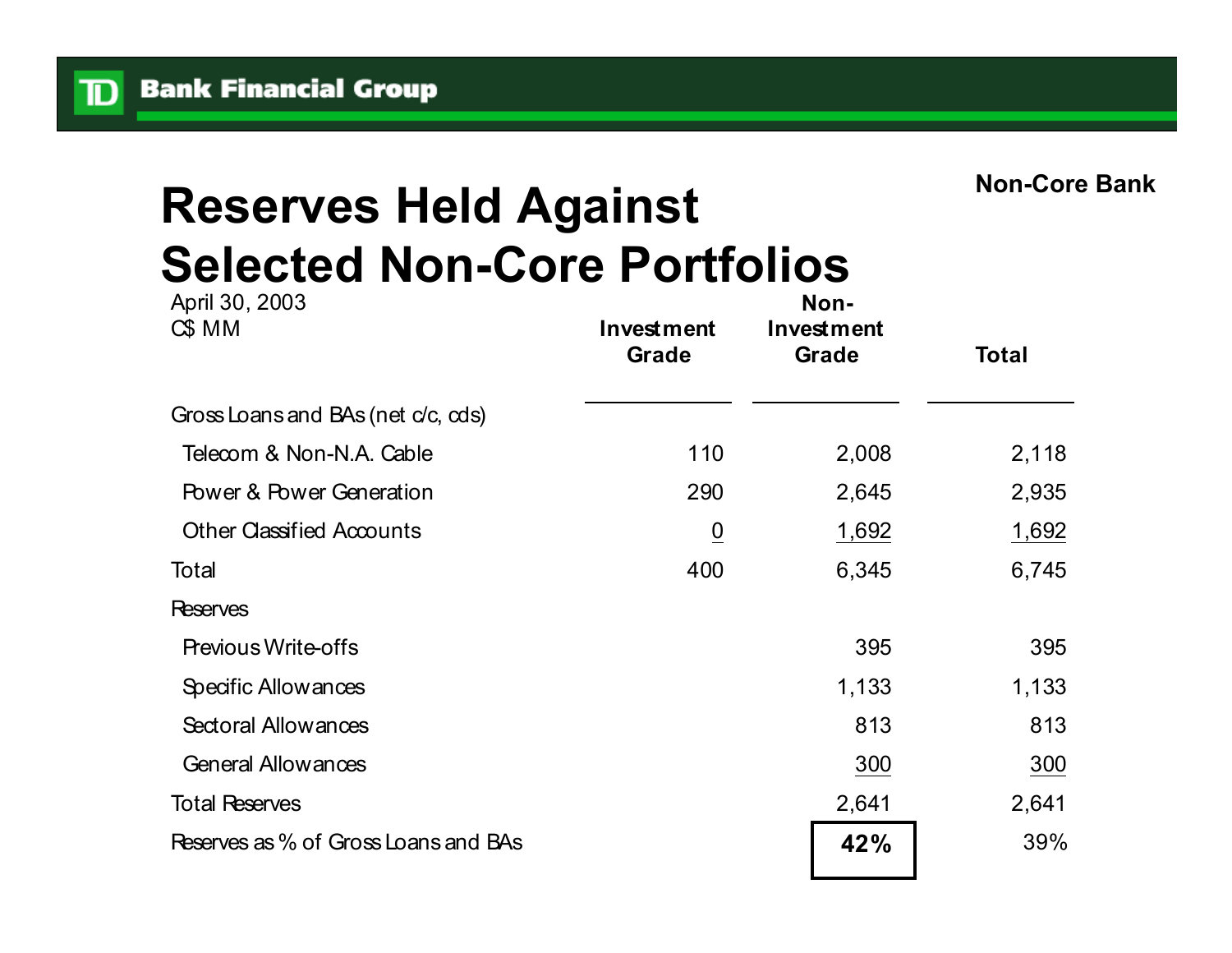$\mathbf{D}$ 

#### **Wholesale Bank**

## **Market Risk**

![](_page_32_Figure_3.jpeg)

- •TD Securities' average Value-at-Risk (VaR) for Q2 FY '03 was CAD 19.9 MM
- •Daily trading losses did not exceed VaR during Q2 FY '03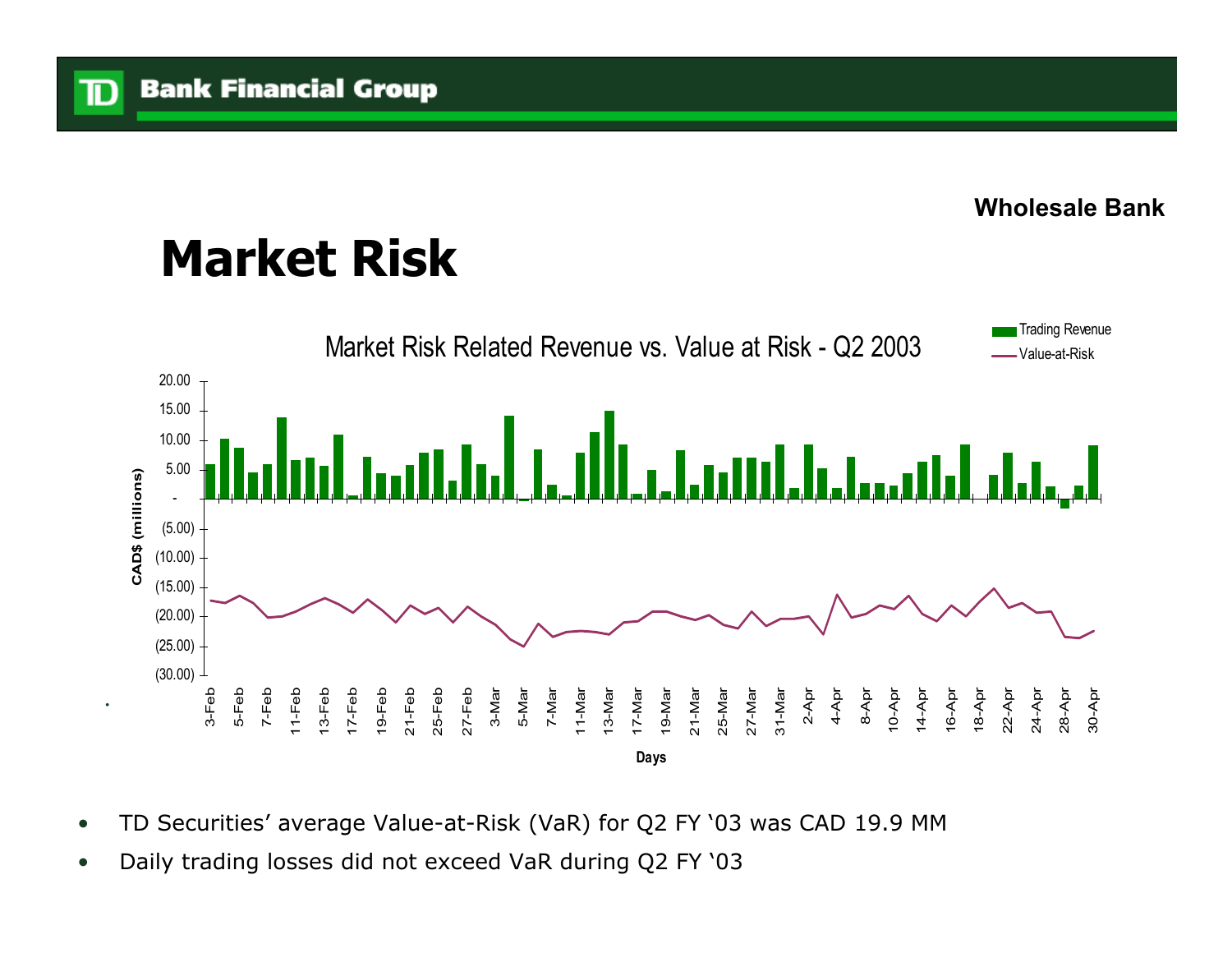**Wholesale Bank**

## **Market Risk**

#### Distribution of Daily Market Risk Related Revenue Q2 - 2003

![](_page_33_Figure_4.jpeg)

**Daily P&L (CAD Millions)**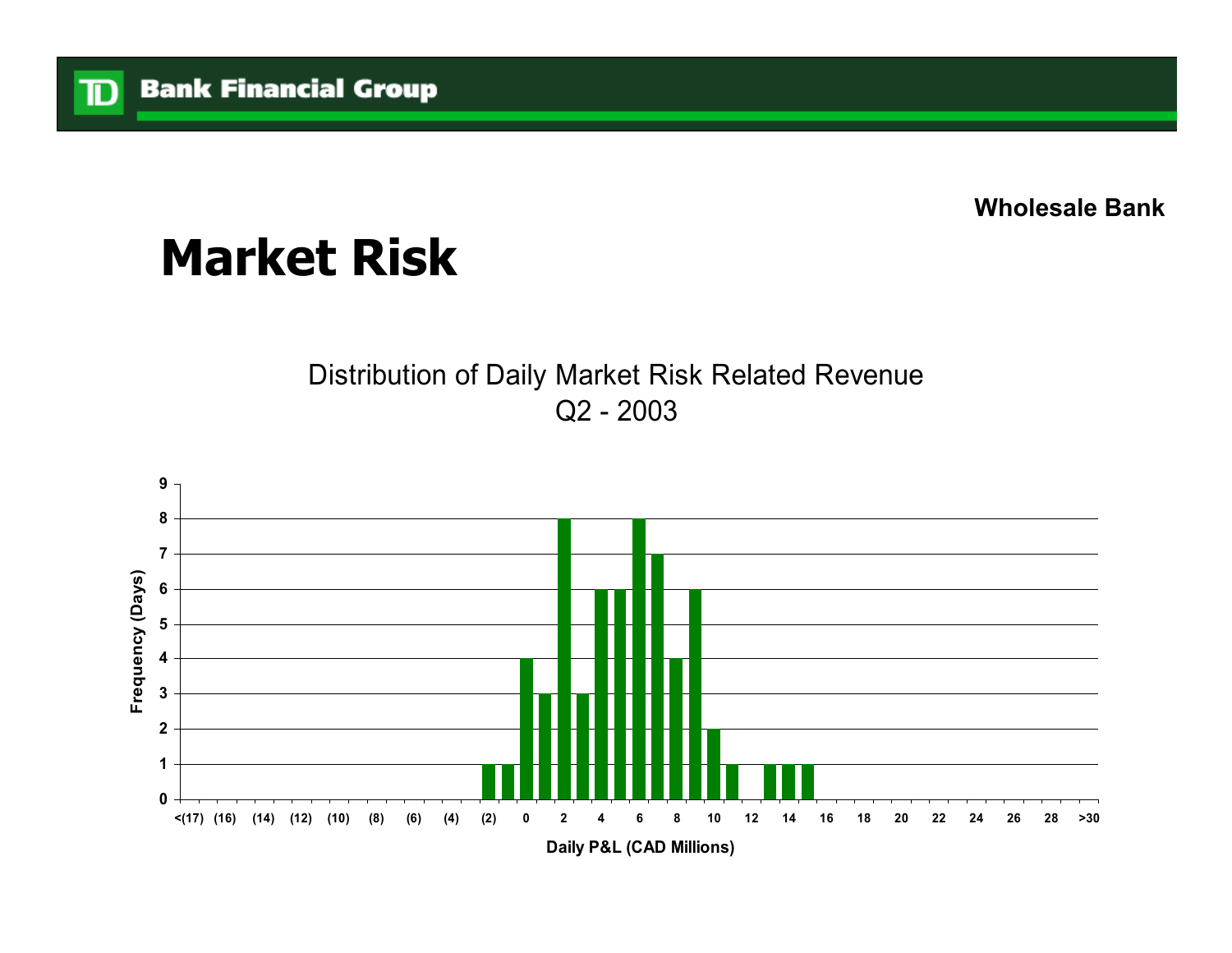![](_page_34_Picture_0.jpeg)

![](_page_34_Picture_2.jpeg)

# **Q2 2003 Supplemental Information**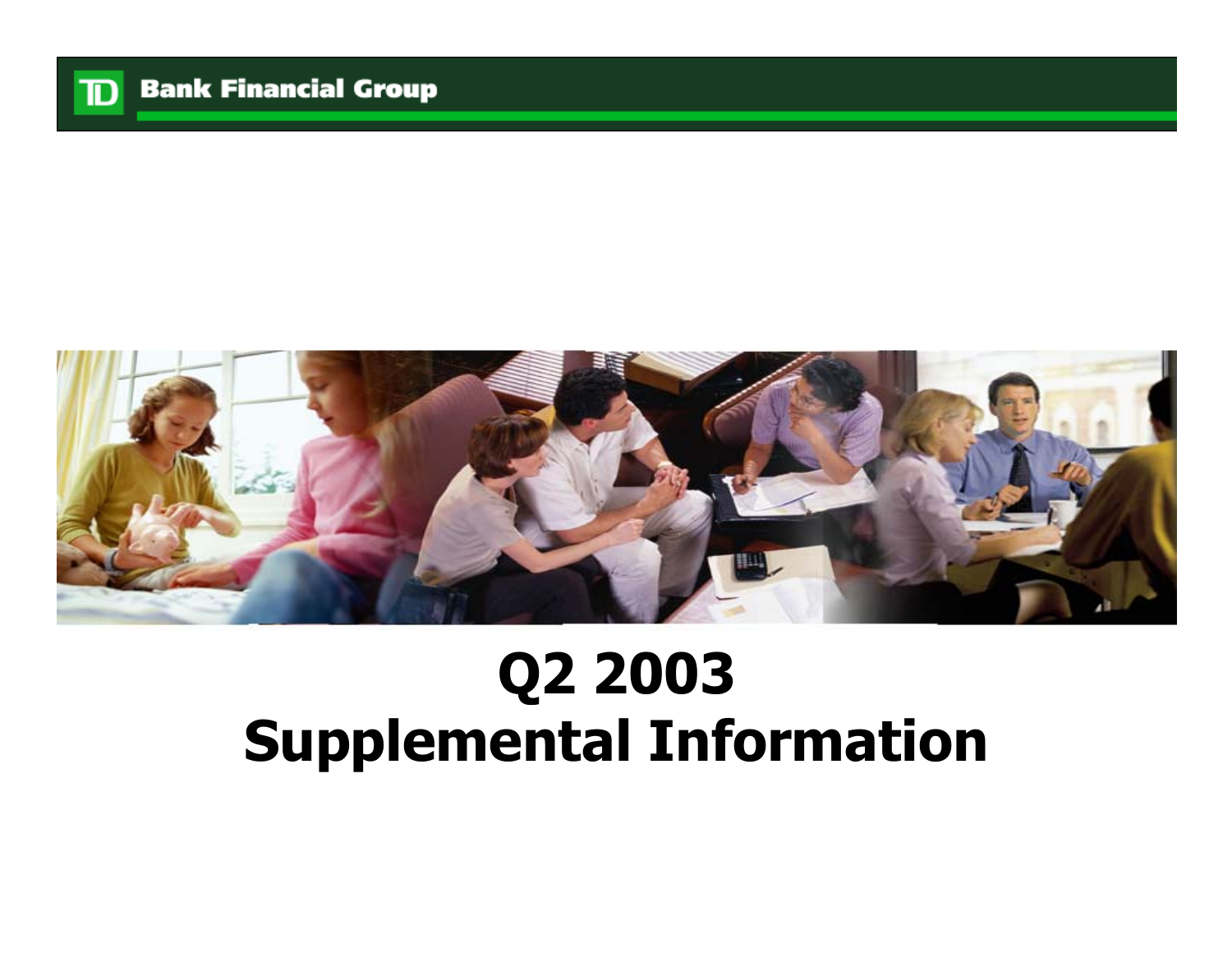ID

![](_page_35_Figure_1.jpeg)

 1. Exposure = Credit Commitments + Uncommitted Utilized - Specific Allowances for Credit Loss - Cash Collateral - Credit Protection.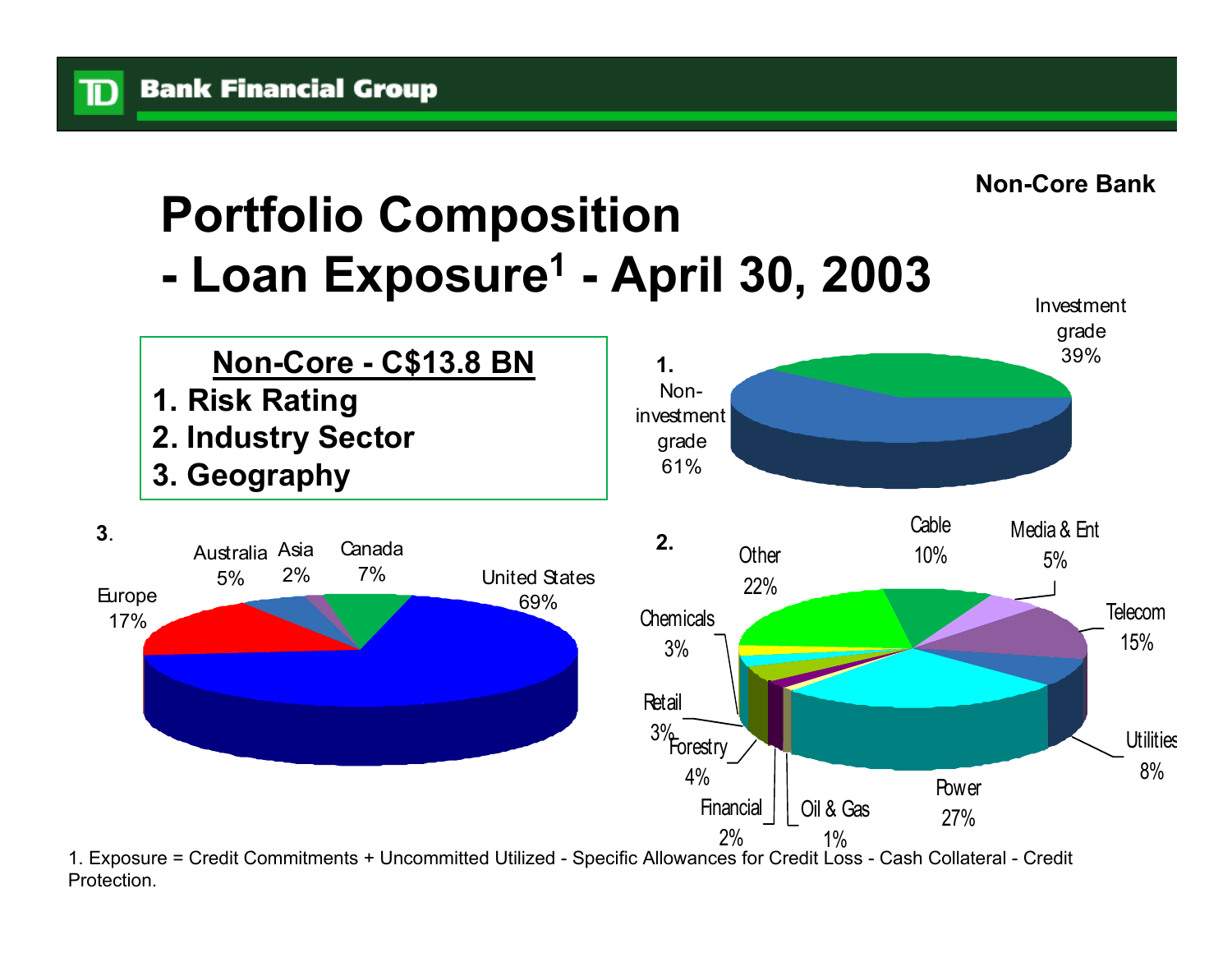![](_page_36_Figure_1.jpeg)

![](_page_36_Figure_2.jpeg)

1. Loans and BAs = Loans + BAs - Specific Allowances for Credit Loss - Cash Collateral - Credit Protection.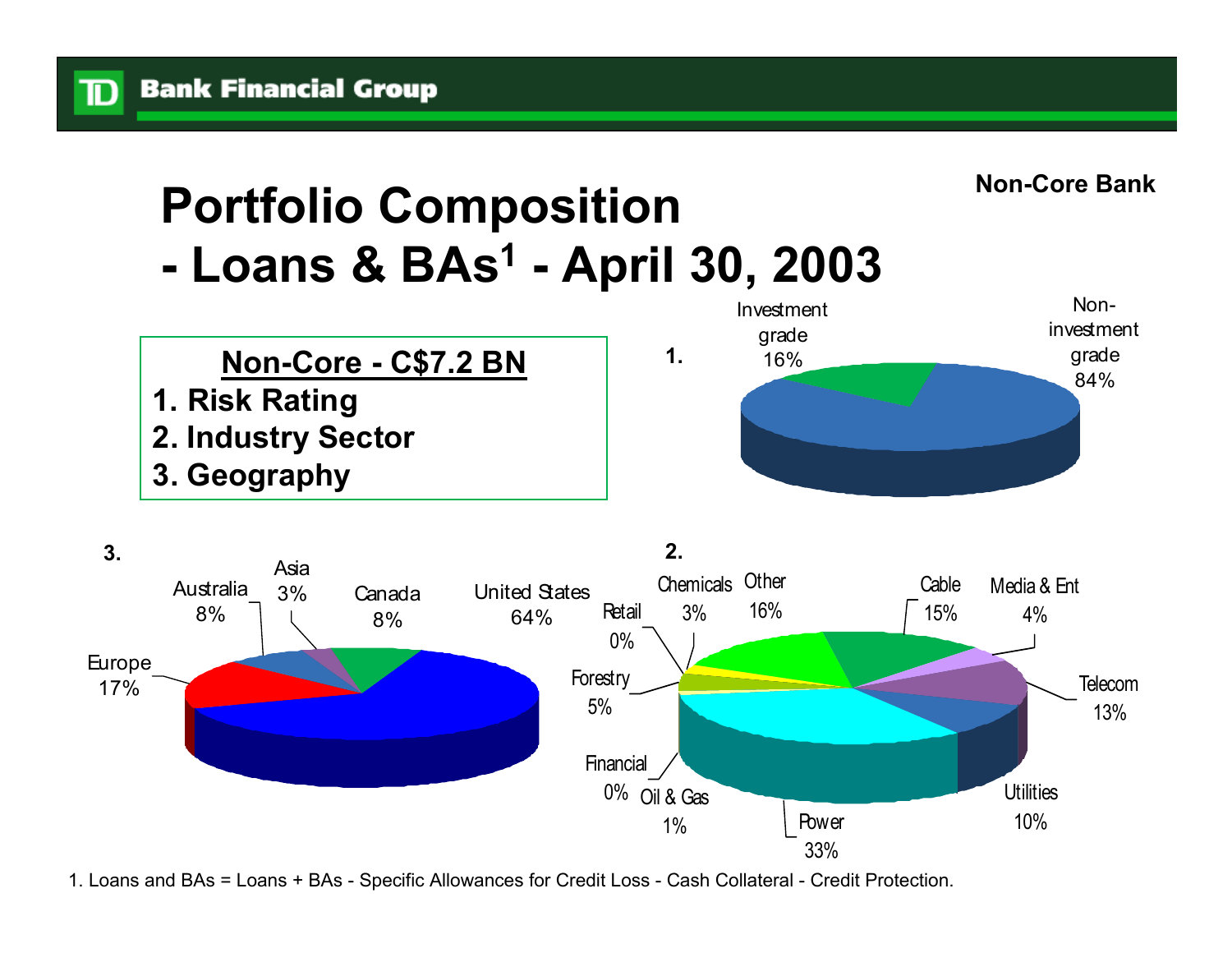### **Telecom & Cable - Net Loans and BAs**

| April 30, 2003                                      |                            | Non-                |                |
|-----------------------------------------------------|----------------------------|---------------------|----------------|
| <b>C</b> \$MM                                       | <b>Investment</b><br>Grade | Investment<br>Grade | <b>Total</b>   |
| <b>Telephone Regulated</b><br>Unregulated Telephone | 46                         | 52                  | 98             |
| <b>CLEC</b>                                         | 0                          | 43                  | 43             |
| Long Haul Fibre                                     | 0                          | 50                  | 50             |
| Paging                                              | $\mathbf 0$                | 0                   | 0              |
| <b>Wireless</b>                                     | 64                         | 605                 | 669            |
| Other                                               |                            | $\frac{76}{ }$      | $\frac{76}{1}$ |
| <b>Total Unregulated Telephone</b>                  | $\frac{0}{64}$             | 774                 | 838            |
| Telecom Equipment                                   | $\underline{0}$            | $\overline{0}$      | 0              |
| <b>Total Telecom</b>                                | 110                        | 826                 | 936            |
| Non-N.A. Cable                                      | 0                          | 623                 | 623            |
| N.A. Cable                                          |                            | 476                 | 476            |
| <b>Total Telecom and Cable</b>                      | 110                        | 1,925               | 2,035          |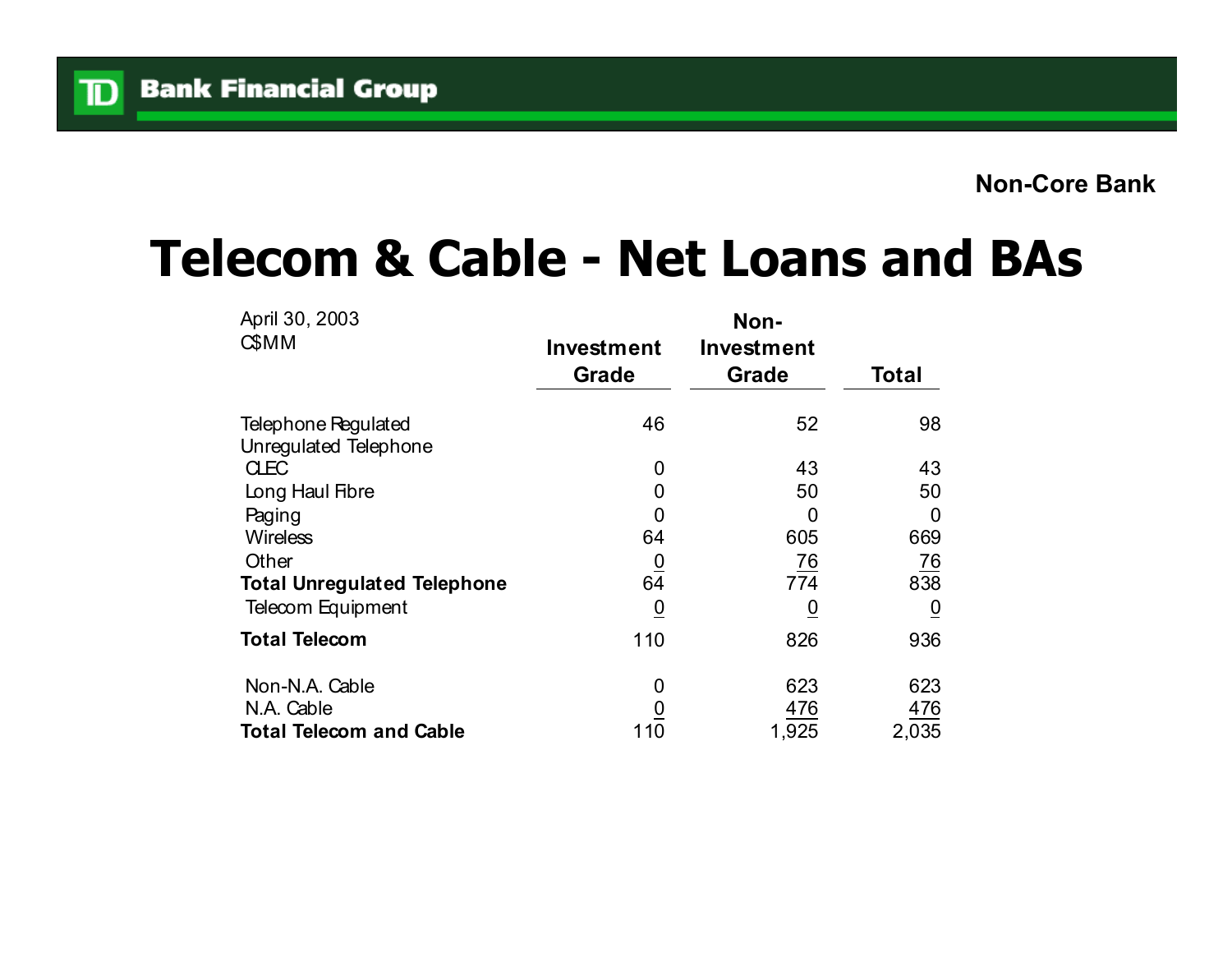#### **Telecom - Reserves**

| April 30, 2003<br><b>C\$MM</b> | Gross L&BA <sup>1</sup> | Gross Impaired <sup>1</sup> |                | W/Os,<br>Allowances,<br>Adjustments <sup>2</sup> | Net<br>Impaired | Reserv<br>$\overline{\mathsf{e}}$ |
|--------------------------------|-------------------------|-----------------------------|----------------|--------------------------------------------------|-----------------|-----------------------------------|
|                                | \$MM                    | \$MM                        | $\%$           | \$MM                                             | \$MM            | $\%$                              |
| <b>CLEC</b>                    | 142                     | 109                         | 77             | 92                                               | 17              | 84                                |
| Long Haul Fibre                | 241                     | 214                         | 89             | 191                                              | 23              | 89                                |
| Paging                         | 16                      | 16                          | 100            | 15                                               | 1               | 96                                |
| Wireless                       | 737                     | 97                          | 13             | 43                                               | 54              | 44                                |
| Other                          | <u>196</u>              | <u>147</u>                  | $\frac{75}{2}$ | 120                                              | 27              | 82                                |
| <b>Total Telecom</b>           | 1,332                   | 583                         | 44             | 462                                              | 121             | 79                                |

1. Before prior write-offs. 2. Cash Collateral, Credit Protection, MTM on impaired accounts only.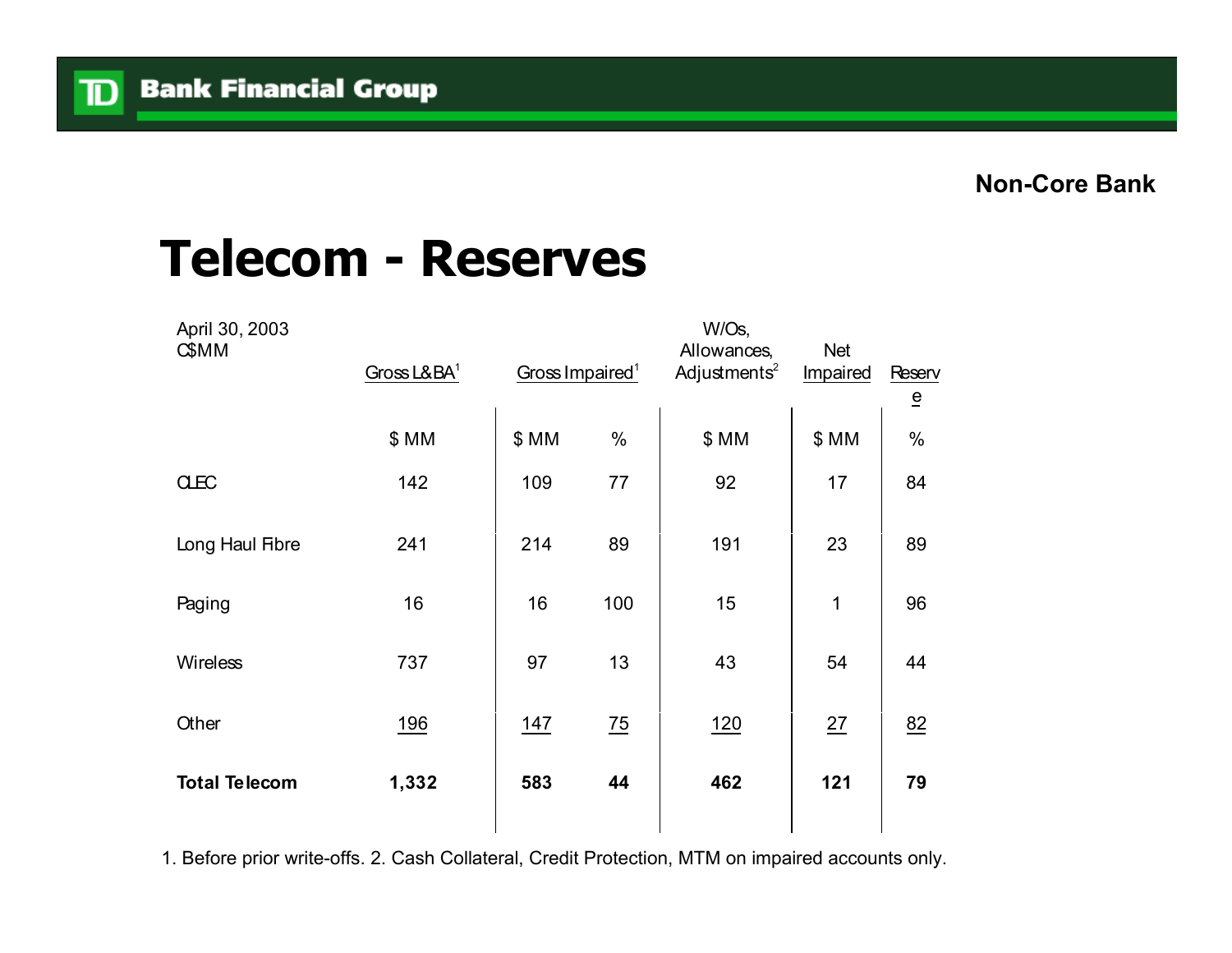${\bf D}$ 

#### **Power & Power Generation - Net Loans and BAs**

| April 30, 2003                                                      | $Non-$     |            |       |  |  |
|---------------------------------------------------------------------|------------|------------|-------|--|--|
| C <sub>\$</sub> MM                                                  | Investment | Investment |       |  |  |
|                                                                     | Grade      | Grade      | Total |  |  |
| Individual generation<br>projects with power<br>purchase agreements | 204        | 440        | 644   |  |  |
| Diversified generation                                              | 35         | 1439       | 1474  |  |  |
| Diversified utility                                                 | <u>51</u>  | 215        | 266   |  |  |
| <b>Total Power and Power</b><br><b>Generation</b>                   | 290        | 2,094      | 2,384 |  |  |
| Utility - Regulated power<br>trans./distr.                          | 133        | 81         | 214   |  |  |
|                                                                     | 423        | 2,175      | 2.598 |  |  |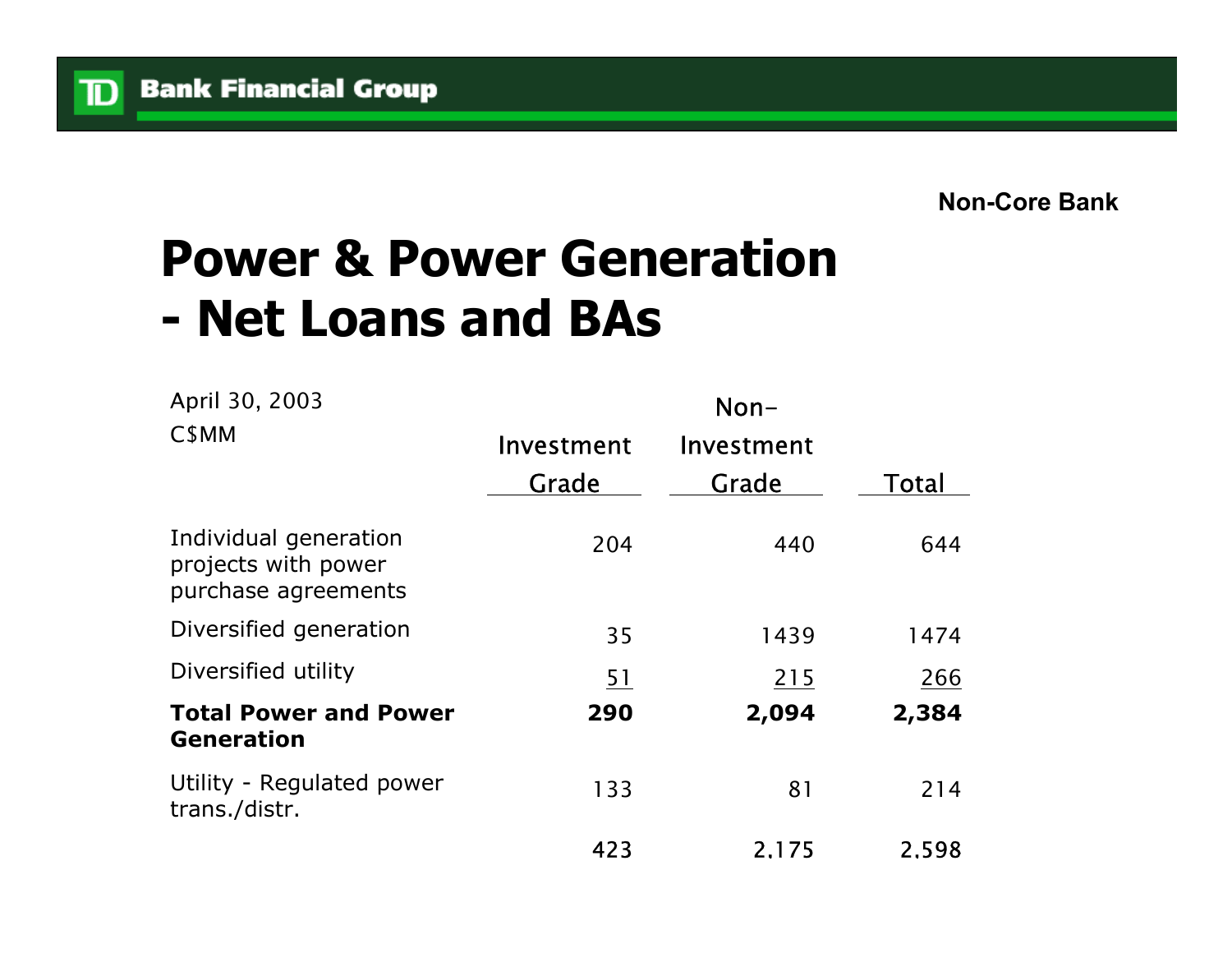TD

#### **Non-Core Bank**

#### **Power & Power Generation - Reserves**

| April 30, 2003                                                      |               |                             |                | W/Os,                                    |                 |                |  |
|---------------------------------------------------------------------|---------------|-----------------------------|----------------|------------------------------------------|-----------------|----------------|--|
| <b>CSMM</b>                                                         | Gross $L&BA1$ | Gross Impaired <sup>1</sup> |                | Allow ances,<br>Adjustments <sup>2</sup> | Net<br>Impaired | <b>Reserve</b> |  |
|                                                                     | \$ MM         | \$MM                        | $\%$           | \$MM                                     | \$MM            | $\%$           |  |
| Individual generation<br>projects with power<br>purchase agreements | 805           | 238                         | 30             | 147                                      | 90              | 62             |  |
| Diversified generation                                              | 1,776         | 380                         | 21             | 243                                      | 136             | 64             |  |
| Diversified utility                                                 | 461           | 112                         | 24             | 102                                      | 10              | 92             |  |
| Sub-total                                                           | 3,042         | 730                         | $\frac{75}{2}$ | 492                                      | 236             | 67             |  |
| Utility-Regulated power<br>trans./distr.                            | 214           |                             |                |                                          |                 |                |  |
| <b>Total Power</b>                                                  | 3,256         | 730                         | 22             | 492                                      | 238             | 67             |  |
|                                                                     |               |                             |                |                                          |                 |                |  |

1. Before prior write-offs. 2. Cash Collateral, Credit Protection, MTM on impaired accounts only.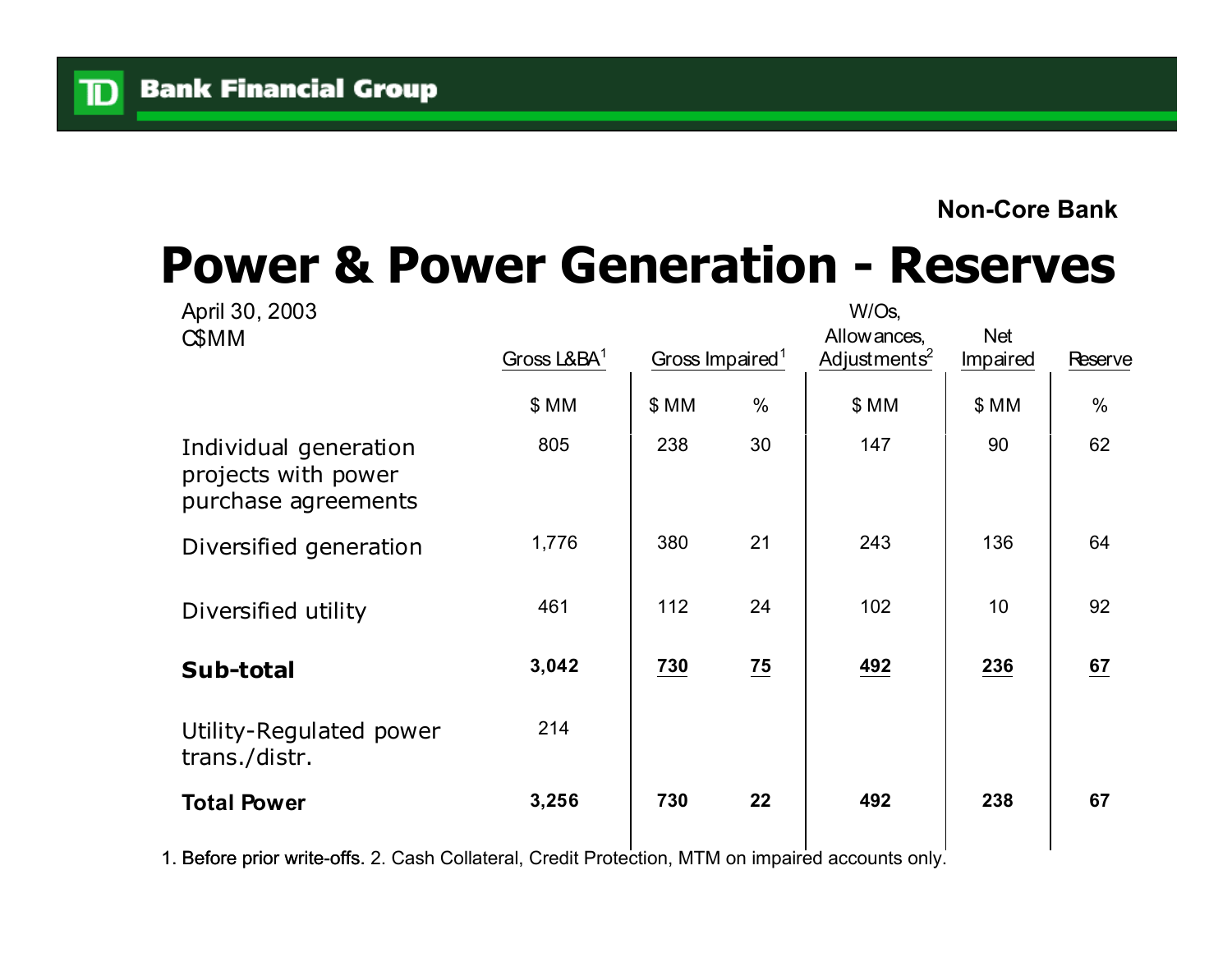### **Telecom and Cable - Net Loans and BAs**

| April 30, 2003                 | Non-                       |                                   |          |  |  |
|--------------------------------|----------------------------|-----------------------------------|----------|--|--|
| <b>C</b> \$MM                  | Investment<br><b>Grade</b> | <b>Investment</b><br><b>Grade</b> | Total    |  |  |
| Telephone Regulated            | 46                         | 52                                | 98       |  |  |
| Unregulated Telephone          |                            |                                   |          |  |  |
| <b>CLEC</b>                    | $\overline{0}$             | 43                                | 43       |  |  |
| Long Haul Fibre                | 0                          | 50                                | 50       |  |  |
| Paging                         | $\overline{0}$             | 0                                 | $\Omega$ |  |  |
| <b>Wireless</b>                | 156                        | 639                               | 795      |  |  |
| Other                          | $\overline{3}$             | 129                               | 132      |  |  |
| <b>Total Unregulated</b>       | 159                        | 861                               | 1,020    |  |  |
| Telecom Equipment              | $\overline{0}$             | $\Omega$                          | 0        |  |  |
| <b>Total Telecom</b>           | 205                        | 913                               | 1,118    |  |  |
| Non-N.A. Cable                 | 0                          | 623                               | 623      |  |  |
| N.A. Cable                     | $\underline{0}$            | 1,071                             | 1,071    |  |  |
| <b>Total Telecom and Cable</b> | 205                        | 2,607                             | 2,812    |  |  |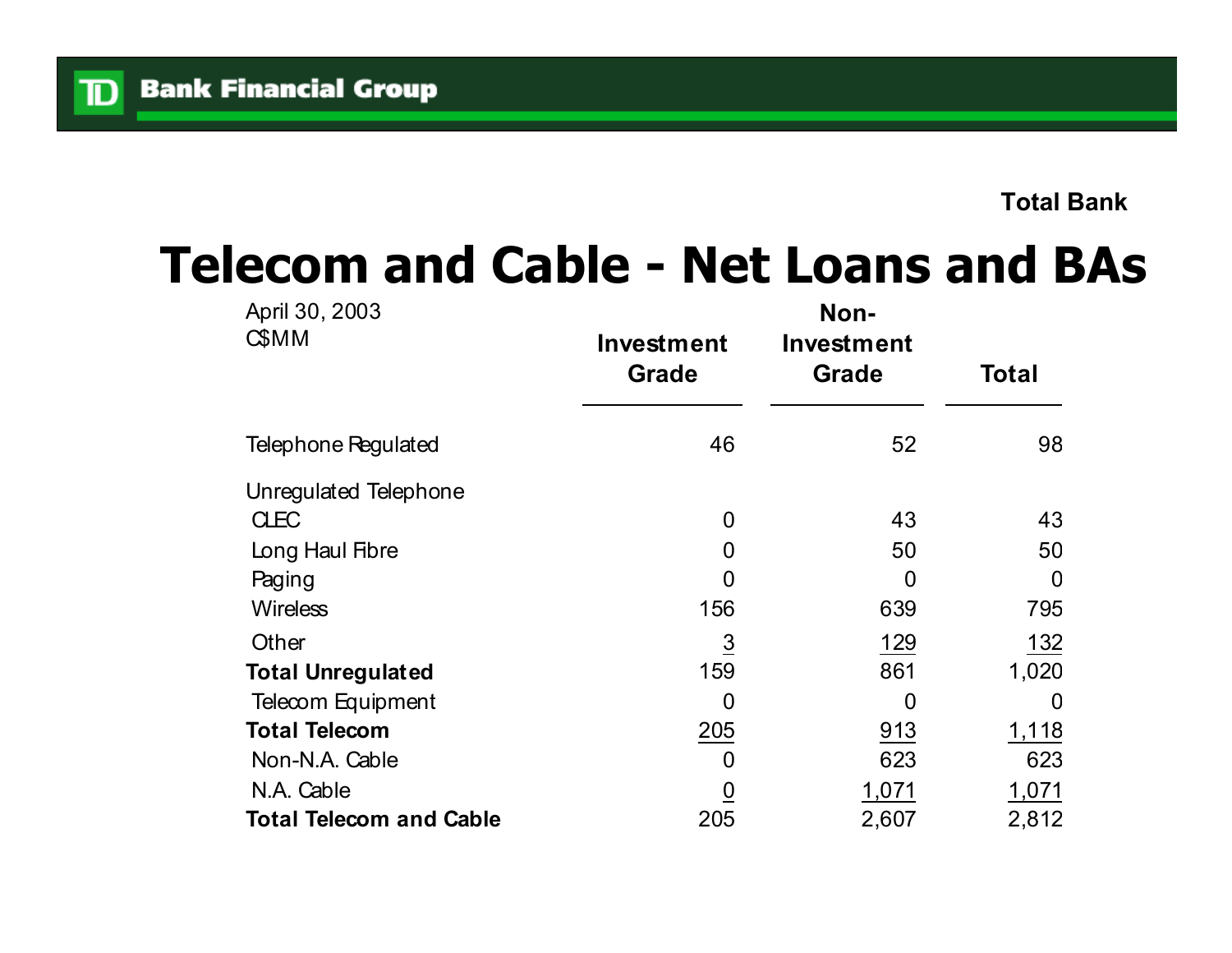$\mathbf{D}$ 

## **Telecom and Cable - Net Loans and BAs**

| April 30, 2003                 | Non-           |            |              |  |
|--------------------------------|----------------|------------|--------------|--|
| C\$MM                          | Investment     | Investment |              |  |
|                                | Grade          | Grade      | <b>Total</b> |  |
| <b>Telephone Regulated</b>     | $\overline{0}$ | 0          | $\Omega$     |  |
| <b>Unregulated Telephone</b>   |                |            |              |  |
| <b>CLEC</b>                    | $\Omega$       | O          | $\Omega$     |  |
| Long Haul Fibre                | 0              | 0          | O            |  |
| Paging                         | O              | 0          | O            |  |
| Wireless                       | 92             | 34         | 126          |  |
| Other                          | 3              | 53         | 56           |  |
| <b>Total Unregulated</b>       | 95             | 87         | 182          |  |
| <b>Telecom Equipment</b>       | $\Omega$       | O          | 0            |  |
| <b>Total Telecom</b>           | 95             | 87         | 182          |  |
| Non-N.A. Cable                 | O              | O          | O            |  |
| N.A. Cable                     | O              | 595        | 595          |  |
| <b>Total Telecom and Cable</b> | 95             | 682        | 777          |  |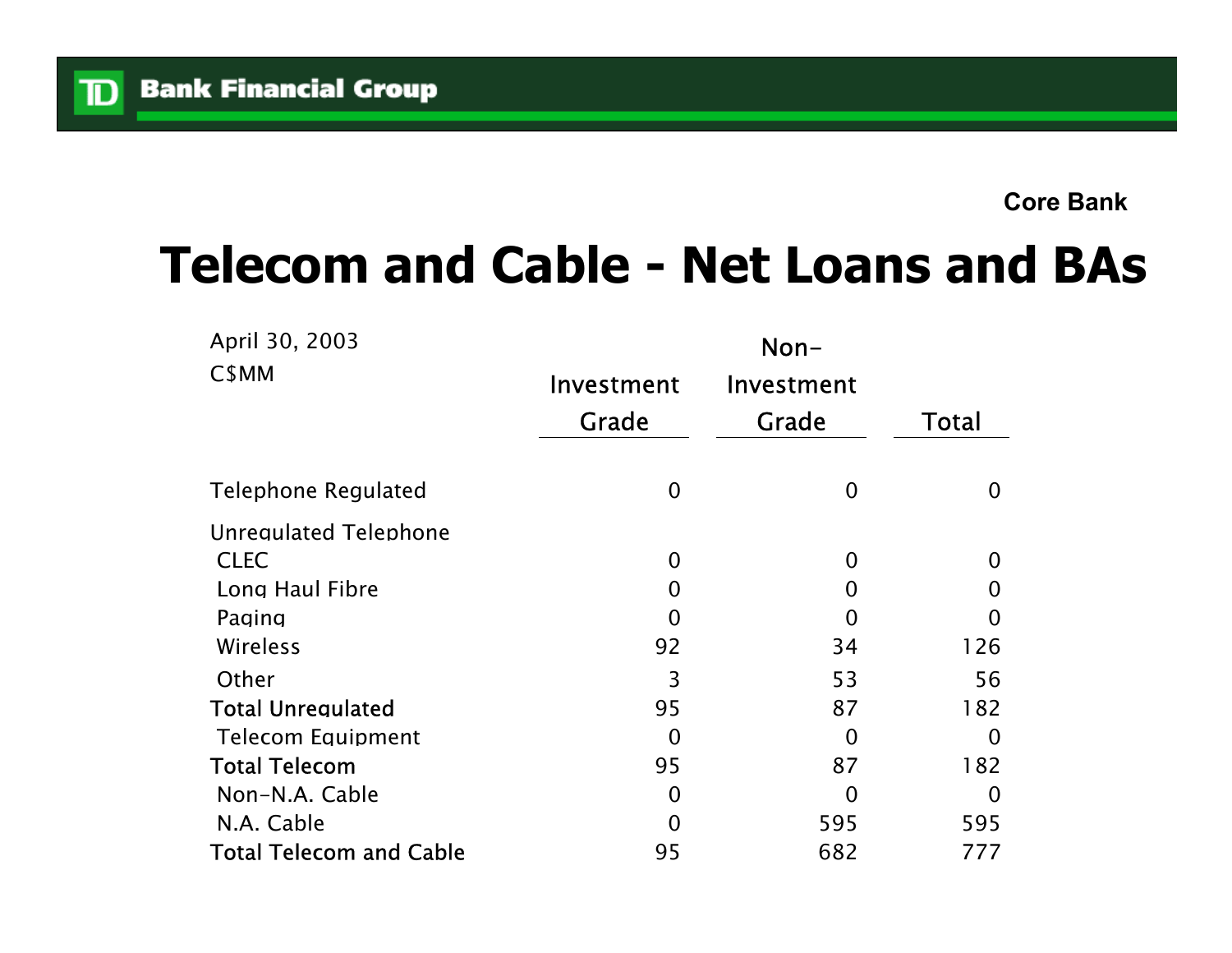${\bf D}$ 

**Total Bank**

## **Power & Power Generation - Net Loans and BAs**

| April 30, 2003                                                      | $Non-$     |            |            |  |
|---------------------------------------------------------------------|------------|------------|------------|--|
| C <sub>\$</sub> MM                                                  | Investment | Investment |            |  |
|                                                                     | Grade      | Grade      | Total      |  |
| Individual generation<br>projects with power<br>purchase agreements | 240        | 466        | 706        |  |
| Diversified generation                                              | 36         | 1,439      | 1,475      |  |
| Diversified utility                                                 | <u>346</u> | 215        | <u>561</u> |  |
| <b>Total Power and Power</b><br><b>Generation</b>                   | 622        | 2,120      | 2,742      |  |
| Regulated power<br>trans./distr.                                    | 304        | 81         | 385        |  |
|                                                                     | 926        | 2,201      | 3,127      |  |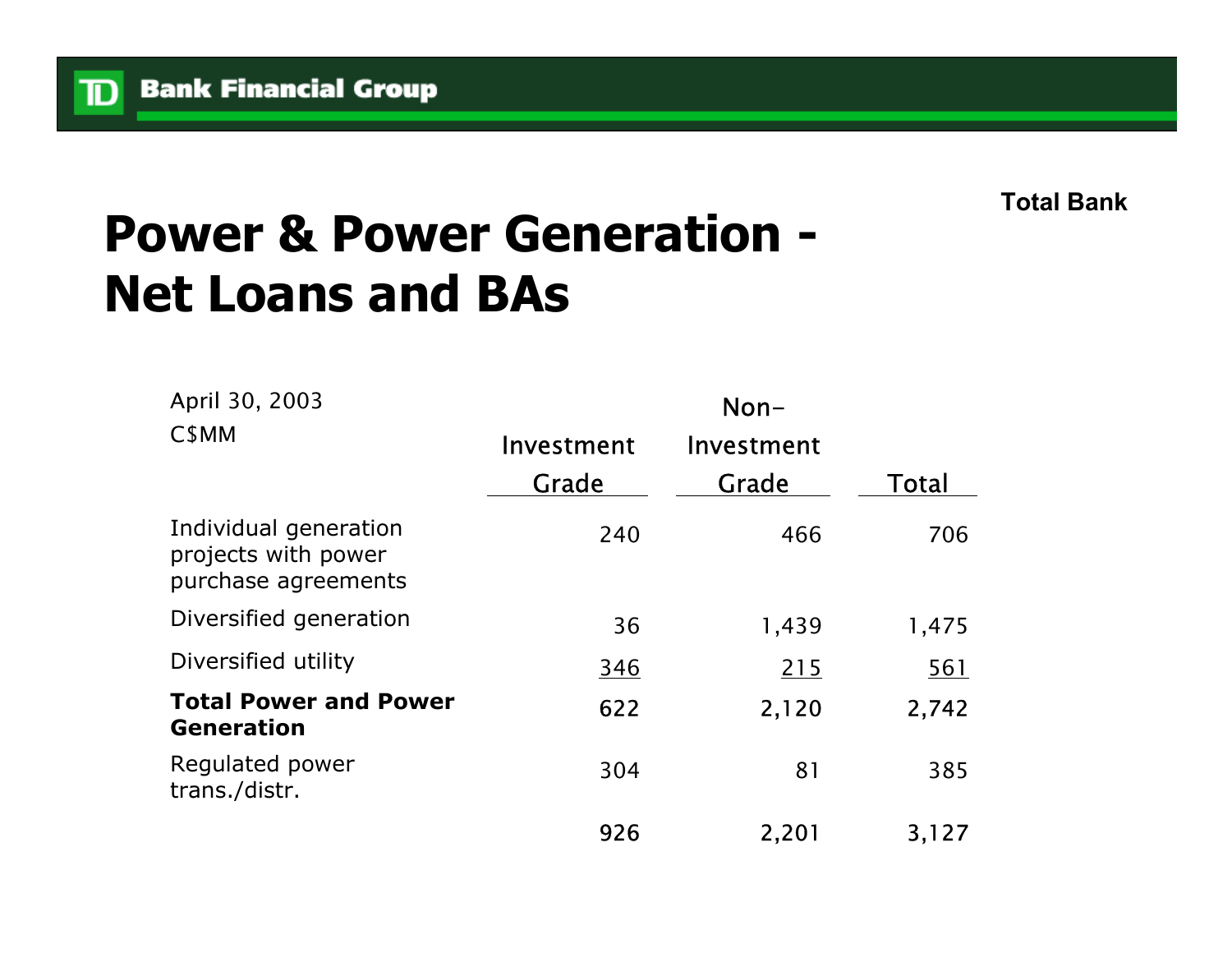$\mathbf{D}$ 

**Core Bank**

## **Power & Power Generation - Net Loans and BAs**

| April 30, 2003<br>C <sub>\$</sub> MM                                | $Non-$     |                 |       |  |  |
|---------------------------------------------------------------------|------------|-----------------|-------|--|--|
|                                                                     | Investment | Investment      |       |  |  |
|                                                                     | Grade      | Grade           | Total |  |  |
| Individual generation<br>projects with power<br>purchase agreements | 36         | 26              | 62    |  |  |
| Diversified generation                                              | 1          | $\overline{0}$  |       |  |  |
| Diversified utility                                                 | 295        | $\underline{0}$ | 295   |  |  |
| <b>Total Power and Power</b><br><b>Generation</b>                   | 332        | 26              | 358   |  |  |
| Regulated power<br>trans./distr.                                    | 171        | $\overline{0}$  | 171   |  |  |
|                                                                     | 503        | 26              | 529   |  |  |